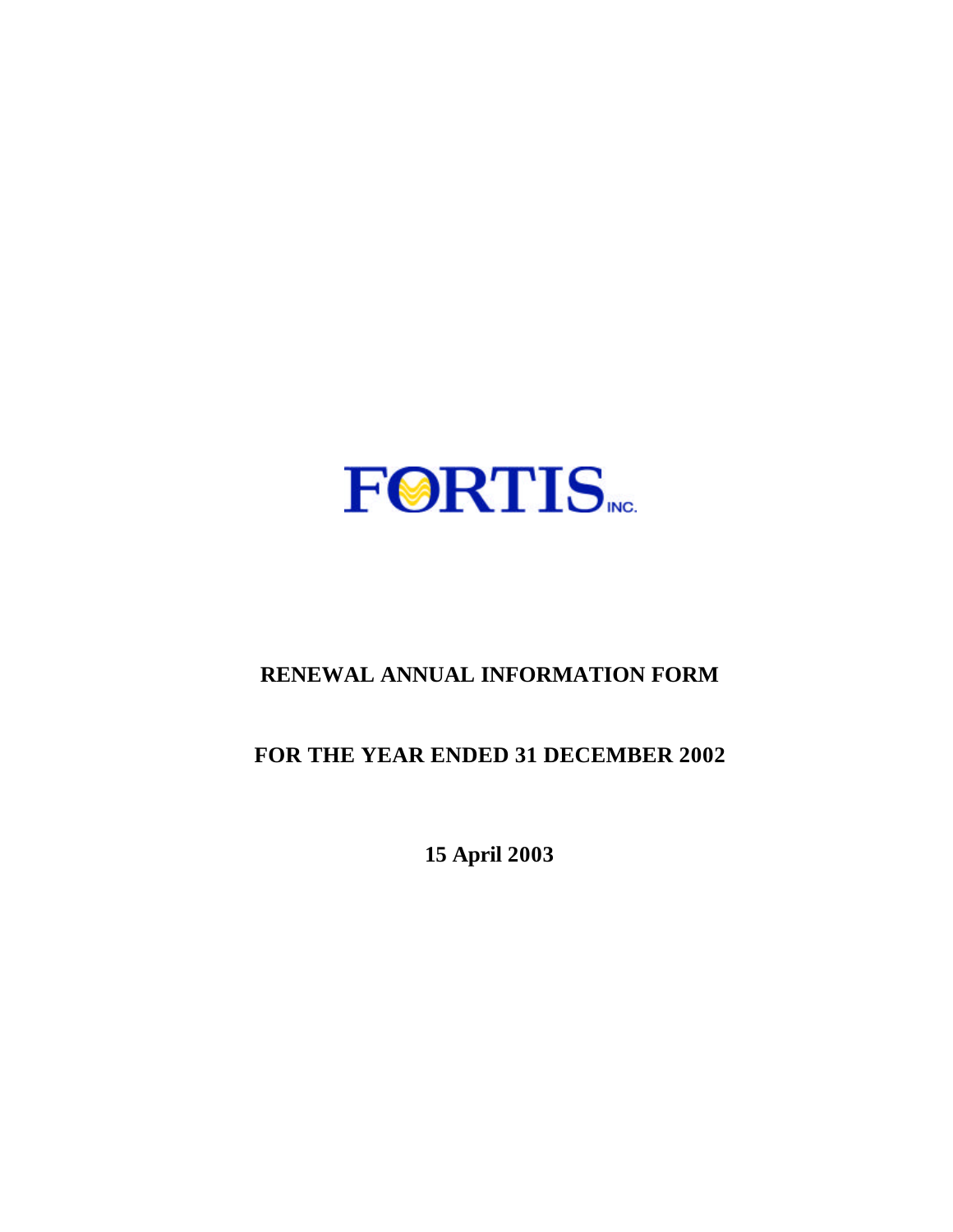# **FORTIS INC.**

## **RENEWAL ANNUAL INFORMATION FORM FOR THE YEAR ENDED 31 DECEMBER 2002**

## **TABLE OF CONTENTS**

| GENERAL DEVELOPMENT OF THE BUSINESS 3        |  |
|----------------------------------------------|--|
|                                              |  |
| NARRATIVE DESCRIPTION OF THE BUSINESS11      |  |
|                                              |  |
|                                              |  |
|                                              |  |
|                                              |  |
|                                              |  |
|                                              |  |
|                                              |  |
|                                              |  |
|                                              |  |
| SELECTED CONSOLIDATED FINANCIAL              |  |
|                                              |  |
|                                              |  |
| Quarterly Revenue and Earnings (Unaudited)32 |  |
|                                              |  |
|                                              |  |
| MANAGEMENT DISCUSSION AND ANALYSIS 32        |  |
|                                              |  |
|                                              |  |
|                                              |  |
|                                              |  |
|                                              |  |
|                                              |  |
|                                              |  |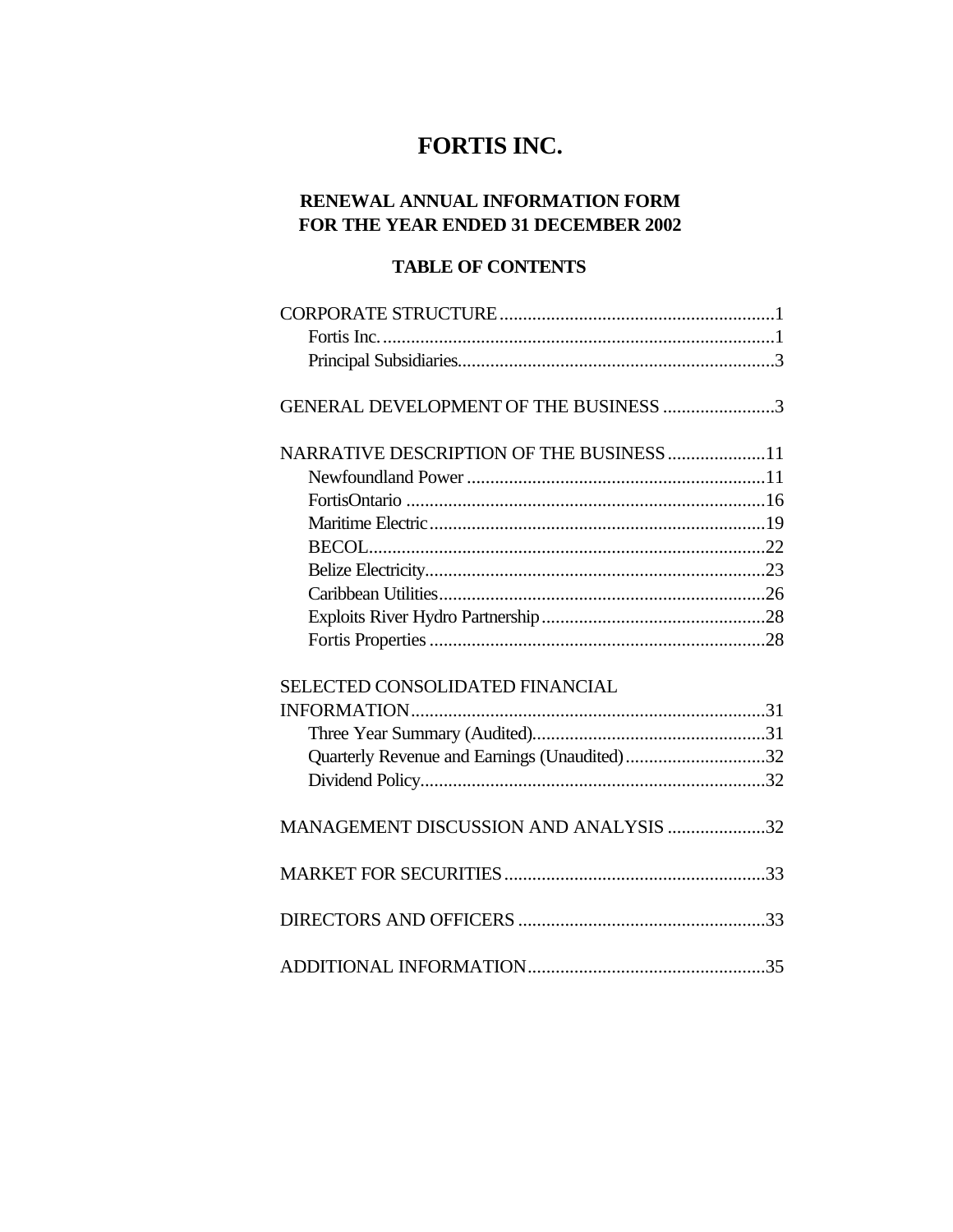#### **CORPORATE STRUCTURE**

*Fortis Inc. ("Fortis" or the "Corporation") includes forward-looking statements in this material. By their very nature, forward-looking statements are based on underlying assumptions and are subject to certain risks and uncertainties that may cause actual results to vary from plans, objectives and estimates. Such events include, but are not limited to, general economic, market and business conditions, regulatory developments, weather and competition. Fortis cautions readers that should certain events or uncertainties materialize, or should underlying assumptions prove incorrect, actual results may vary significantly from those expected*.

*Except as otherwise stated, the information in this renewal annual information form is given as of 15 April 2003.*

#### **Fortis Inc.**

Fortis is a holding company that was incorporated as 81800 Canada Limited under the *Canada Business Corporations Act* on June 28, 1977, and continued under the *Corporations Act* (Newfoundland) on August 28, 1987. Its articles were amended; on October 12, 1987 to change its name to Fortis Inc.; on October 15, 1987, to set out the rights, privileges and conditions attached to the Common Shares; on September 11, 1990, to designate 2,000,000 First Preference Shares, Series A; on July 22, 1991, to replace the rights, privileges, restrictions and conditions attaching to the First Preference Shares as a class, and the Second Preference Shares as a class; and on December 13, 1995, to designate 2,000,000 First Preference Shares, Series B. Fortis redeemed 100 per cent of its outstanding First Preference Shares, Series B on 2 December 2002.

#### **Utility**

Fortis is principally a diversified electric utility holding company. It holds all the common shares of **Newfoundland Power Inc**. ("Newfoundland Power") and, through Fortis Properties Corporation ("Fortis Properties"), holds all the common shares of **Maritime Electric Company, Limited** ("Maritime Electric"), which are the principal distributors of electricity in the provinces of Newfoundland and Labrador and Prince Edward Island, respectively. Through Maritime Electric, it owns **FortisUS Energy Corporation** ("FortisUS Energy"), which operates four hydroelectric generating stations in the State of New York.

Fortis also holds all the common shares of **FortisOntario Inc.** which owns and operates the 75 Megawatt ("MW") Rankine Generating Station in Niagara Falls, Ontario and a 5-MW gas-fired cogeneration plant that provides district heating to sixteen commercial customers in Cornwall, Ontario. FortisOntario Inc. has three wholly owned subsidiaries, **Canadian Niagara Power Inc**. ("CNPI"), **Cornwall Street Railway, Light and Power Company, Limited** ("Cornwall Electric") **Granite Power Generation Corporation** and its subsidiary **Gananoque Water Power Company** ("collectively, Granite Power"). CNPI is an Ontario-based electric distribution utility that supplies electricity to approximately 15,000 customers in the Town of Fort Erie and distributes electricity to 9,400 customers in Port Colborne. CNPI also owns 100 per cent of the common shares of **Eastern Ontario Power Inc.** (formerly Granite Power Distribution Corporation**),** which distributes electricity to approximately 3,800 customers primarily situated in Gananoque, Ontario. Cornwall Electric is an Ontario-based electric transmission and distribution utility that supplies electricity to approximately 22,600 customers in the City of Cornwall, South Glengarry,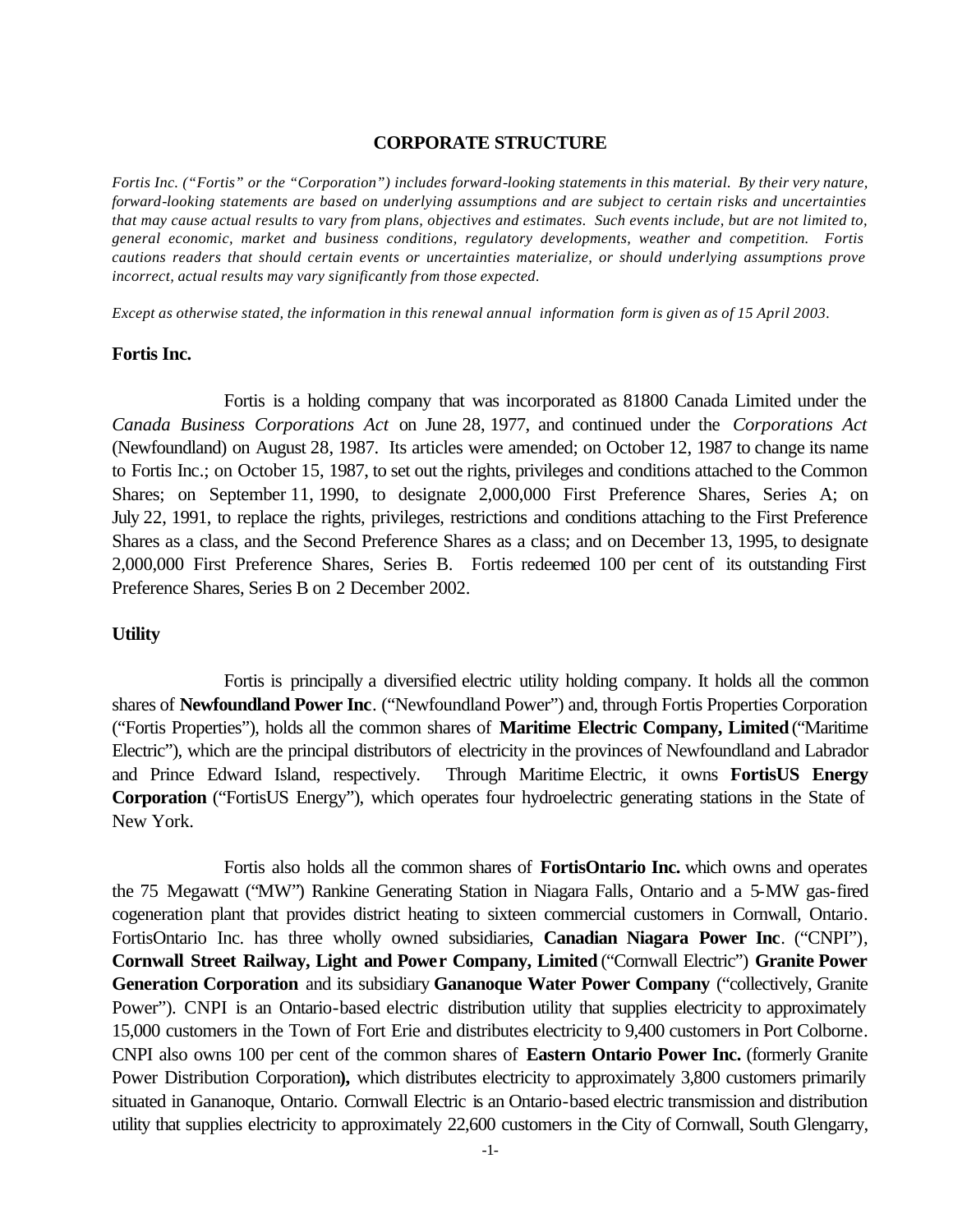South Stormont and the Ontario portion of the Mohawk Territory of Akwesasne. Granite Power generates electricity from 5 hydroelectric generating stations with a combined capacity of 6 MW.

Fortis also owns 100 per cent of **Central Newfoundland Energy Inc**., whose principal activity is its 51 per cent involvement in the Exploits River Hydro Partnership project. The project is a partnership with Abitibi-Consolidated Inc. ("Abitibi-Consolidated") to develop additional capacity at Abitibi-Consolidated's hydroelectric plant at Grand Falls-Windsor and to redevelop the forestry company's hydroelectric plant at Bishop Falls, both in Newfoundland and Labrador.

Fortis, through a wholly owned subsidiary incorporated under the laws of the Cayman Islands, holds a 95 per cent interest in **Belize Electric Company Limited** ("BECOL"). BECOL owns and operates the Mollejon hydroelectric facility, located on the Macal River in Belize, Central America. Fortis also holds 67 per cent of the outstanding shares of **Belize Electricity Limited** ("Belize Electricity"), the main commercial generator, transmitter and distributor of electricity in the country of Belize, Central America.

 Fortis holds a 38.2 per cent interest in **Caribbean Utilities Company, Ltd**. ("Caribbean Utilities"), the sole provider of electricity to the island of Grand Cayman, Cayman Islands.

## **Non-Utility**

Fortis operated one non-utility subsidiary in 2002. Through its non-utility subsidiary, **Fortis Properties Corporation**, Fortis has investments in commercial real estate and hotel operations in Atlantic Canada.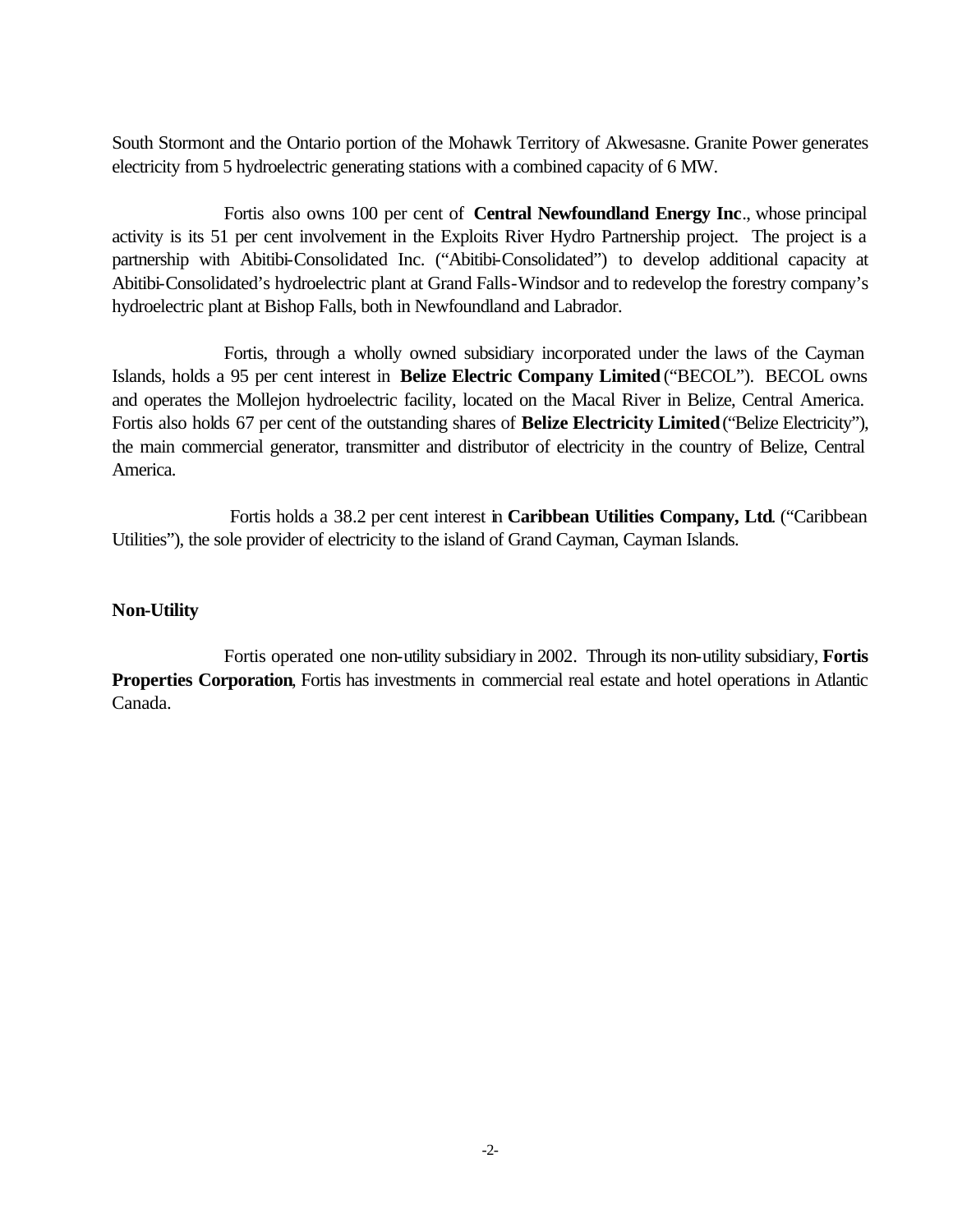## **Principal Subsidiaries**

The following table lists the principal subsidiaries of the Corporation, their jurisdictions of incorporation and the percentage of votes attaching to voting securities held directly or indirectly by the Corporation as at 31 December 2002. This list excludes certain subsidiaries, the total assets of which constituted less than 10 per cent of the Corporation's 2002 consolidated assets and total revenues of which constituted less than 10 per cent of the Corporation's 2002 total revenues.

| <b>Principal Subsidiaries</b>                                     | <b>Incorporated</b><br>under<br>the laws of | <b>Percentage of votes</b><br>attaching to voting<br>securities held directly<br>or indirectly by the<br><b>Corporation</b> |
|-------------------------------------------------------------------|---------------------------------------------|-----------------------------------------------------------------------------------------------------------------------------|
| Newfoundland Power Inc.                                           | Newfoundland                                | $92.8^{(1)}$                                                                                                                |
|                                                                   | and Labrador                                |                                                                                                                             |
| Maritime Electric Company, Limited and its wholly-owned           | Canada                                      | 100                                                                                                                         |
| subsidiary FortisUS Energy Corporation <sup>(3)</sup>             | New York                                    |                                                                                                                             |
| Canadian Niagara Power Company, Limited and its wholly-           | Ontario                                     | 100                                                                                                                         |
| owned subsidiaries Canadian Niagara Power Inc and                 |                                             |                                                                                                                             |
| Cornwall Street Railway and Power Company, Limited <sup>(4)</sup> |                                             |                                                                                                                             |
| <b>Belize Electricity Limited</b>                                 | <b>Belize</b>                               | $67^{(2)}$                                                                                                                  |
| Fortis Properties Corporation                                     | Newfoundland                                | 100                                                                                                                         |
|                                                                   | and Labrador                                |                                                                                                                             |

- (1) Fortis owns all the Common Shares, 152,300 First Preference Shares, Series G and 7,006 First Preference Shares, Series B of Newfoundland Power Inc., which, at 31 December 2002, represented 92.8 per cent of its voting securities. The remaining 7.2 per cent of Newfoundland Power's voting securities consist of First Preference Shares, Series A, B, D and G, which are held by the public.
- (2) Fortis owns 67 per cent of the Ordinary Shares of Belize Electricity Limited through three wholly-owned subsidiaries incorporated under the laws of the Cayman Islands. The Government of Belize and residents of Belize own the remaining Ordinary Shares.
- (3) Maritime Electric Company, Limited is a wholly owned subsidiary of Fortis Properties Corporation.
- (4) Subsequent to 31 December 2002, Canadian Niagara Power Company, Limited amalgamated with FortisOntario Inc. and on 2 April 2003, FortisOntario Inc. acquired Granite Power and CNPI acquired Granite Power Distribution Corporation.

Fortis does not own any non-voting securities of any of its subsidiaries and unless otherwise indicated or the context otherwise requires, references to "Fortis" or "the Corporation" include Fortis and its subsidiaries.

## **GENERAL DEVELOPMENT OF THE BUSINESS**

Fortis became the parent company of Newfoundland Power Inc. (formerly Newfoundland Light & Power Co. Limited) through a statutory arrangement effective 29 December 1987. Fortis expanded its electrical power distribution business through investment in Maritime Electric in 1990 and the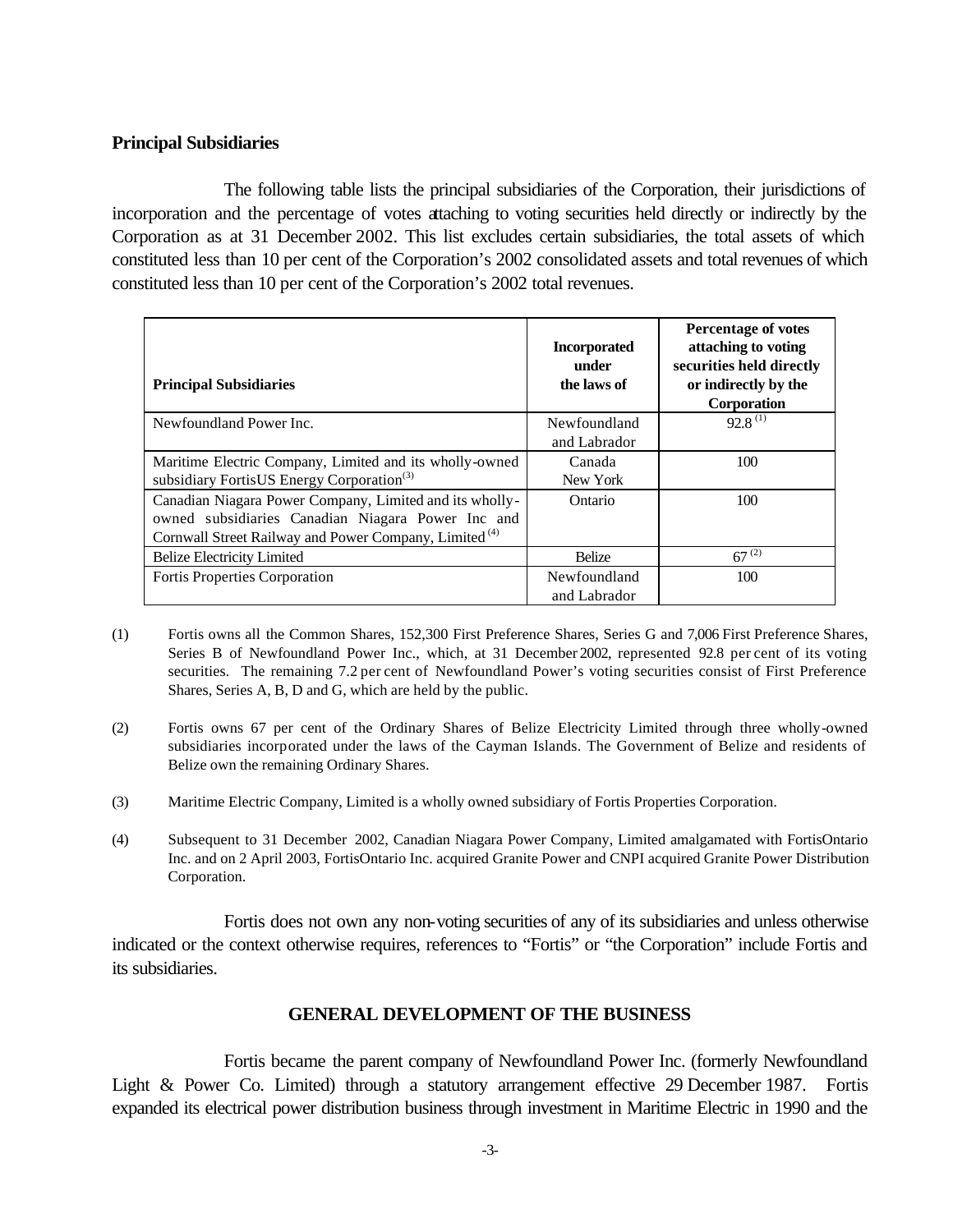subsequent acquisition of that company in 1994 and through the acquisition of a 50 per cent interest in Canadian Niagara Power Company, Limited in 1996, making Fortis the only company with investments in electric distribution systems in three Canadian provinces.

The Corporation extended electrical power distribution and generation activities internationally during 1999 with the acquisition of a 67 per cent interest in Belize Electricity and the purchase of generating facilities in New York State by FortisUS Energy.

Continued international expansion occurred in 2000 with the acquisition of a 20 per cent interest in Caribbean Utilities and the purchase of two additional hydroelectric generating stations in New York State through FortisUS Energy.

In 2001, Fortis increased its investment in the country of Belize with the acquisition of a 95 per cent interest in BECOL, a hydroelectric facility located on the Macal River.

Fortis increased its ownership interest in Caribbean Utilities to 22.48 per cent in 2002 and on 30 January 2003, Fortis acquired an additional 3,863,695 Class A Ordinary Shares of Caribbean Utilities, increasing its investment to approximately 38 per cent.

In April 2002, Fortis transferred its ownership interest in Maritime Electric to its wholly owned subsidiary, Fortis Properties.

In July 2002, Fortis acquired the remaining 50 per cent interest in Canadian Niagara Power. Canadian Niagara Power owned and operated the 75 MW Rankine Generating Station in Niagara Falls and through its wholly owned subsidiary CNPI, distributed electricity to approximately 15,000 customers in the Town of Fort Erie. In April 2002, Canadian Niagara Power entered into a 10-year agreement with the City of Port Colborne to lease the business of Port Colborne Hydro Inc. This company distributes electricity to approximately 9,400 customers in Port Colborne.

On 17 October 2002, Fortis increased its investment in the province of Ontario. Fortis acquired a 100 per cent interest in Cornwall Electric and its wholly owned subsidiary, Cornwall District Heating Company, Limited ("CDH District Heating"). Cornwall Electric is an Ontario-based electric transmission and distribution utility that supplies electricity to approximately 22,600 customers in the City of Cornwall, South Glengarry, South Stormont and the Ontario portion of the Mohawk Territory of Akwesasne. CDH District Heating operates a 5-MW gas-fired cogeneration plant that provides district heating to sixteen commercial customers in Cornwall.

Through Fortis Properties, the Corporation has concentrated on selectively expanding its real estate and hospitality service businesses, through acquisitions in 1995, 1996 and 1997, and acquiring a hotel in central Newfoundland and a 50 per cent interest in an office, retail and hotel complex in Saint John, New Brunswick in 1999. In December 2000, Fortis Properties acquired three major properties in Atlantic Canada including the remaining 50 per cent interest in the 1999 Saint John acquisition. Further expansion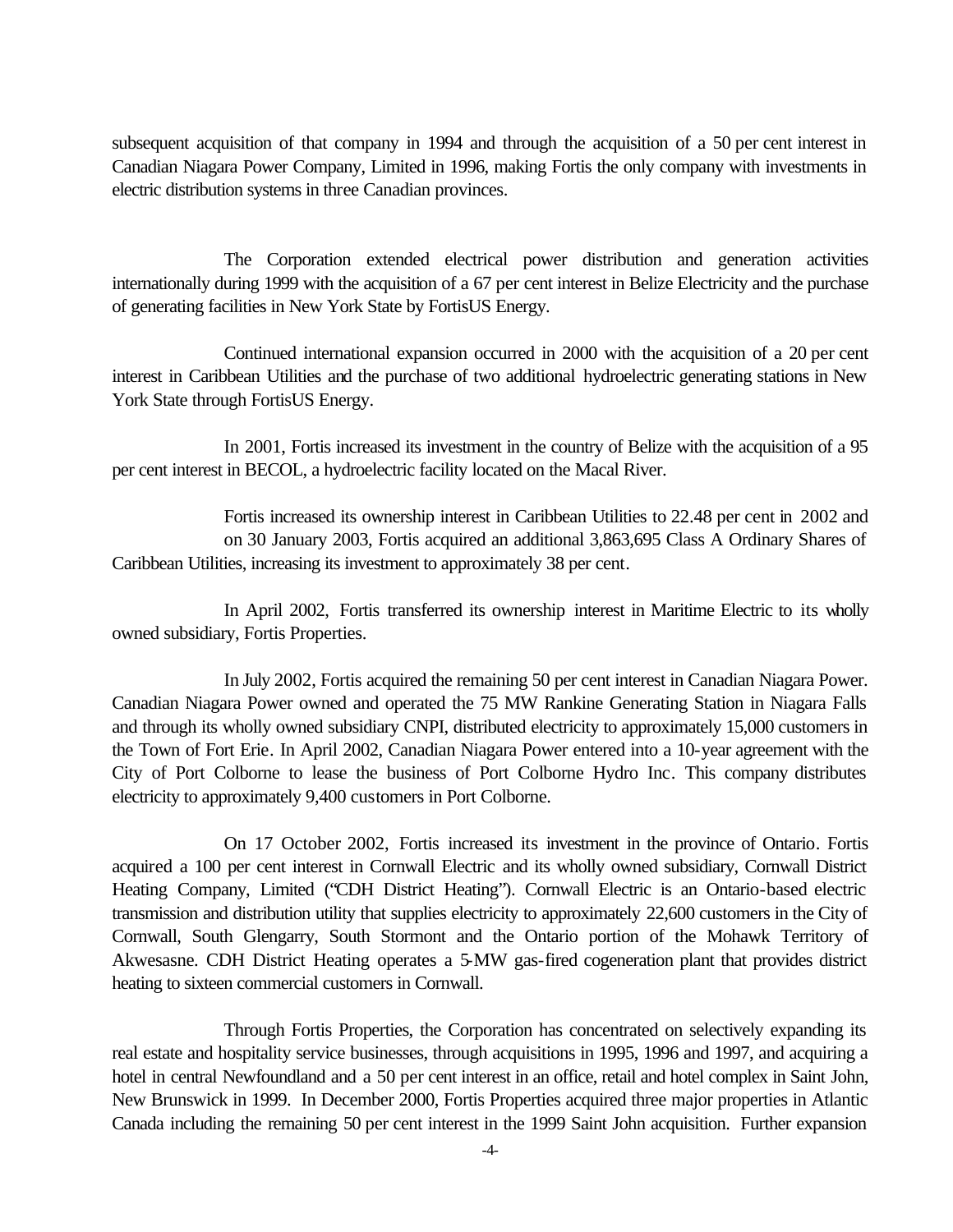occurred in 2001 with the opening of its seventh hotel, the Four Points by Sheraton Halifax, Nova Scotia and the acquisition of TD Place in St. John's, Newfoundland and Labrador. 2002 was another year of growth as Fortis Properties acquired Cabot Place I and the Delta St. John's Hotel and Conference Centre in St. John's, Newfoundland and Labrador, and Kings Place in Fredericton, New Brunswick.

Fortis intends to consider additional electric utility investments in Ontario, the United States of Amercia, the Caribbean region and other jurisdictions, and will carry out strategic assessments of its nonutility operation to identify and capitalize on expansion opportunities where prospects of enhancing existing operations may exist.

#### **Ontario Reorganization**

On 23 December 2002, Fortis' utility investments in Ontario were reorganized. CDH District Heating, which was held by Cornwall Electric, was sold to Canadian Niagara Power and was amalgamated on 1 January 2003 to form Canadian Niagara Power. In addition, Fortis transferred its ownership interest in Cornwall Electric to Canadian Niagara Power.

On 1 April 2003, Fortis further reorganized its utility investments in Ontario through the amalgamation of Canadian Niagara Power Company, Limited with FortisOntario Inc. to form FortisOntario Inc.

On 2 April 2003, FortisOntario Inc. and CNPI acquired the operating subsidiaries of Granite Power Corporation. The operating subsidiaries distribute electricity to approximately 3,800 customers primarily situated in Gananoque, Ontario and generate electricity from 5 hydroelectric generating stations with a combined capacity of 6 MW.

#### **Newfoundland Power**

The principal asset of Fortis is its interest in Newfoundland Power, which in 2002 represented 36.5 per cent of the Corporation's total assets and 51.7 per cent of the Corporation's total revenue.

Newfoundland Power is an electric utility that operates an integrated generation, transmission and distribution system throughout the island portion of the Province of Newfoundland and Labrador. The Corporation serves approximately 220,000 residential and commercial customers in 600 communities constituting 85 per cent of all electrical consumers in the province. Over the past five years, residential customers have consistently represented approximately 86 per cent of the Corporation's total customers, and sales to residential customers have consistently generated approximately 60 per cent of the Corporation's revenue. At 31 December 2002, Newfoundland Power had net fixed assets of \$568.5 million compared to \$545.1 million as at 31 December 2001. Revenue was \$369.6 million in 2002 compared to \$359.3 million in 2001.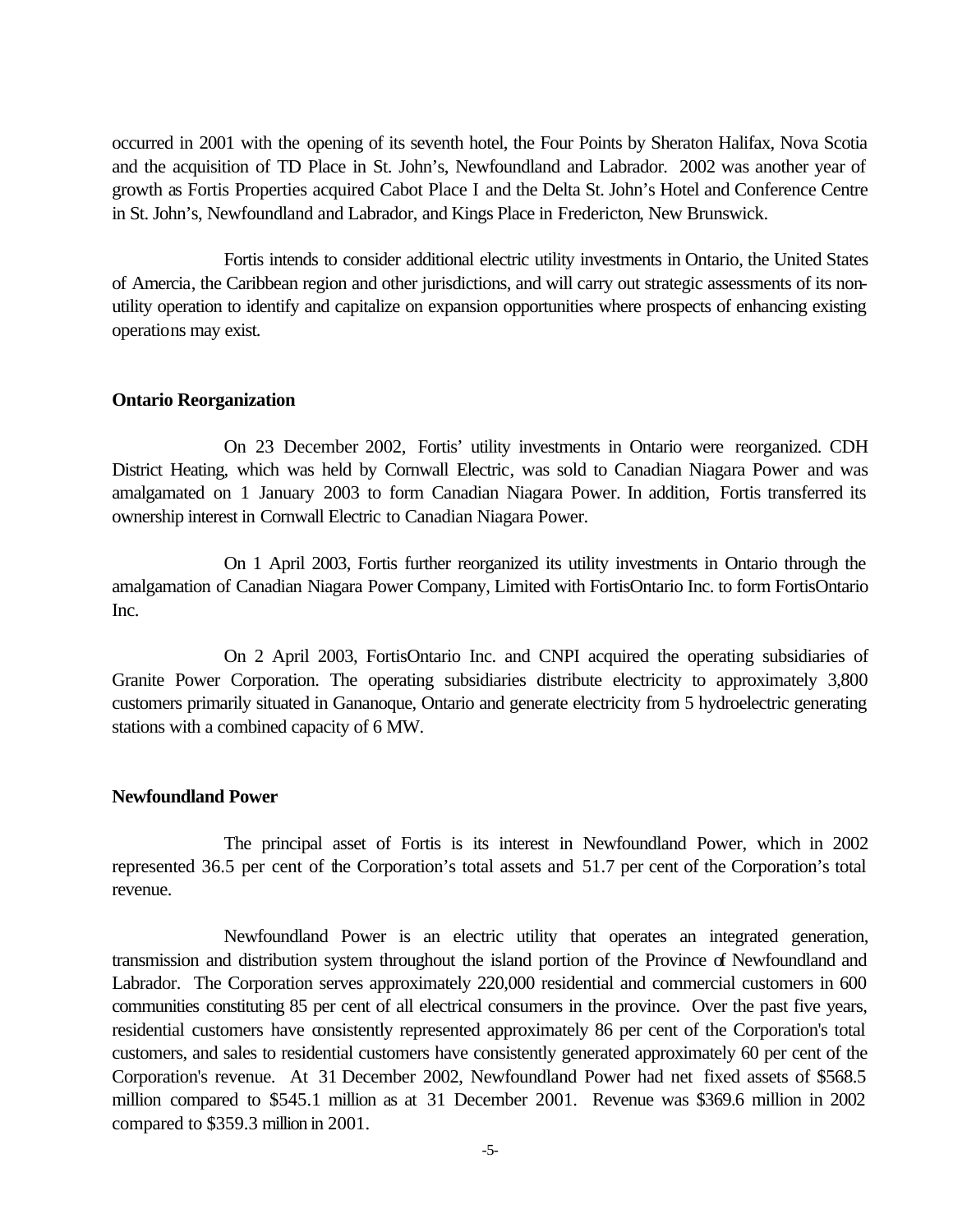In 2002, energy sales increased 2.1 per cent to 4,765 GWh from 4,667 GWh in 2001. This increase in energy sales is a reflection of both residential and commercial energy sales growth. Residential energy sales increased by 2.5 per cent in 2002 mainly as a result of an increase in new home construction. Growth in the service sector of the economy and the continued development of the oil industry in the province contributed to an increase in commercial energy sales of 1.6 per cent in 2002.

#### **FortisOntario**

Fortis' ownership interest in FortisOntario, one of only two investor-owned utilities in the province, gives Fortis an important strategic position in the evolving electric utility industry in Ontario. As of 31 December 2002, Fortis' utility investments in Ontario comprised Canadian Niagara Power and its wholly owned subsidiaries CNPI, including the operations of Port Colborne Hydro, and Cornwall Electric. Fortis' utility investments in Ontario as of 31 December 2002 are referred to as FortisOntario. On 1 April 2003, Fortis reorganized its utility investments in Ontario through the amalgamation of Canadian Niagara Power Company, Limited with FortisOntario Inc. to form FortisOntario Inc. On 2 April 2003, FortisOntario Inc. and CNPI acquired the operating subsidiaries of Granite Power Corporation.

In July 2002, Fortis acquired the remaining 50 per cent interest in Canadian Niagara Power from National Grid USA for \$35.2 million. Canadian Niagara Power sells electricity at its Rankine Generating Station located 1,500 feet from the crest of Niagara Falls on the Canadian side of the Niagara River.

The operations of CNPI, a wholly owned subsidiary of Canadian Niagara Power, include the transmission and distribution of electricity to approximately 15,000 customers in the Town of Fort Erie. In April 2002, CNPI closed an agreement to lease the electricity distribution business of Port Colborne Hydro Inc. for ten years with an option to purchase such assets at the end of its lease term for fair market value. The total value of the transaction is estimated at \$15.6 million. Port Colborne Hydro Inc. has approximately 9,400 customers and serves the City of Port Colborne, which is adjacent to the Town of Fort Erie.

In October 2002, Fortis further increased its investment in Ontario with the acquisition of 100 per cent of the common shares of Cornwall Electric from Enbridge Energy Distribution Inc. for \$67.7 million. Cornwall Electric is an Ontario-based electric transmission and distribution utility that supplies electricity to approximately 22,600 customers in the City of Cornwall, South Glengarry, South Stormont and the Ontario portion of the Mohawk Territory of Akwesasne. Cornwall Electric held 100 per cent of the common shares of CDH District Heating, which owns a 5-MW gas-fired cogeneration plant that provides district heating to sixteen commercial customers in Cornwall. On 23 December 2002, CDH Heating was sold to Canadian Niagara Power and amalgamated on 1 January 2003.

At 31 December 2002, Canadian Niagara Power also held a 10 per cent interest in Westario Power Holdings Inc. and Rideau St. Lawrence Holdings Inc.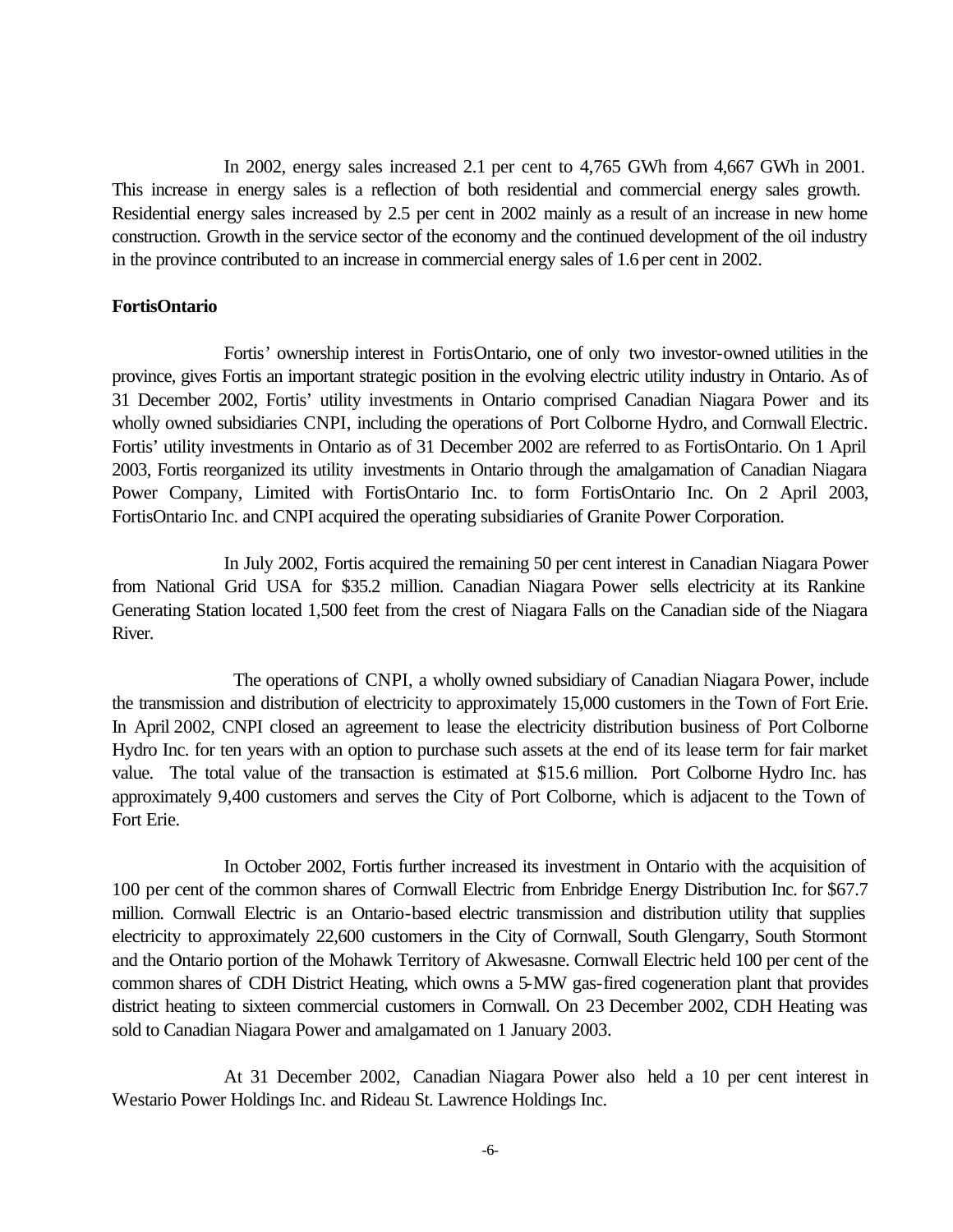At 31 December 2002, Canadian Niagara Power had consolidated net fixed assets of \$87.9 million and revenue of \$131.2 million for the year then ended compared to \$77.5 million of net fixed assets and \$95.7 million of revenue for the prior year. As a result of the acquisitions completed in 2002, Canadian Niagara Power's consolidated revenue contribution to Fortis was \$85.7 million in 2002 compared to \$40.6 million in 2001.

On 1 May 2002 the market for competitive electricity opened in the Province of Ontario. Canadian Niagara Power began selling its full energy entitlement from its generating station on the Niagara River to the Independent Electricity Market Operator ("IMO"). The electricity requirements of customers in Fort Erie and Port Colborne are purchased from the IMO by CNPI. Prior to 1 May 2002, Canadian Niagara Power used its generation entitlement to first service its customers in Fort Erie. Power in excess of that required to service its Fort Erie customers was sold to the New York Independent System Operator in the United States.

Cornwall Electric has been given legislative exemption from many aspects of the Ontario electricity regulatory regime and is instead subject to a 35-year Franchise Agreement with the City of Cornwall, dated 31 July 1998. Cornwall Electric is not connected to the Ontario Grid and purchases most of its power from Hydro Quebec.

#### **Maritime Electric**

Maritime Electric is an electric utility, which directly supplies approximately 67,500 residential, commercial and industrial customers, or just over 90 percent of the electricity consumers in the Province of Prince Edward Island. At 31 December 2002, Maritime Electric had net fixed assets of \$211.6 million compared to \$204.1 million as at 31 December 2001. Operating revenue was \$96.0 million in 2002 compared to \$97.5 million in 2001.

Maritime Electric is the owner of FortisUS Energy. In 1999, FortisUS Energy acquired two hydroelectric generating plants in upper New York State from Harza Engineering Company, Inc. for a purchase price of \$19.8 million. In 2000, FortisUS Energy purchased two additional hydroelectric generating plants in upper New York State from Niagara Mohawk Power Corporation for a purchase price of \$6.9 million. These four hydroelectric plants have a combined generating capacity of 23 MW. At 31 December 2002, FortisUS Energy had net fixed assets of \$27.9 million compared to \$28.3 million as at 31 December 2001. Operating revenue was \$3.7 million in 2002 compared to \$3.3 million in 2001.

#### **BECOL**

In January 2001, Fortis, through a wholly-owned subsidiary, purchased a 95 per cent interest in BECOL from Duke Energy Group, Inc. for an aggregate purchase price of \$103.1 million.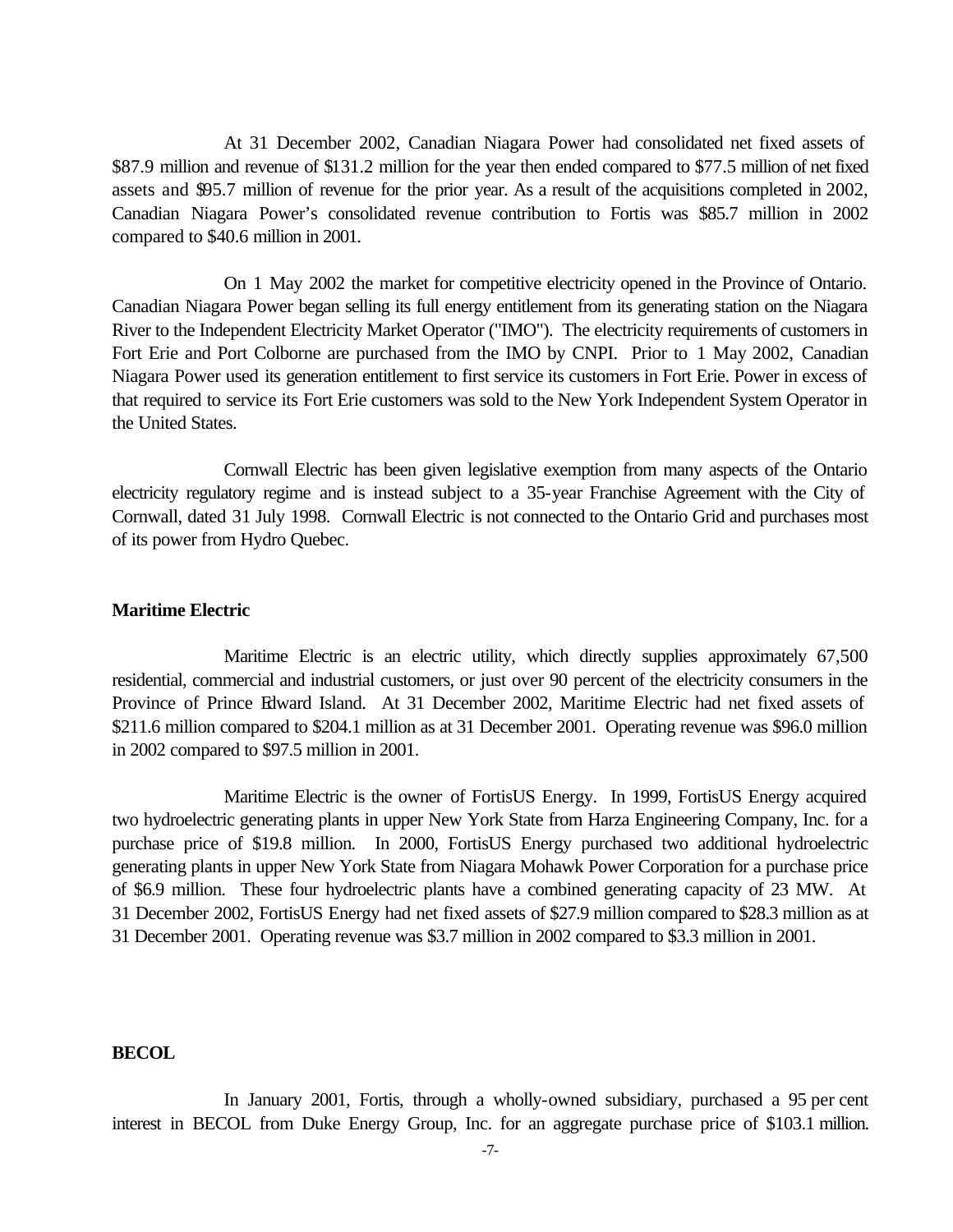BECOL owns and operates the Mollejon hydroelectric facility, located on the Macal River in Belize, Central America. The facility is a 25 MW generating plant capable of delivering average annual energy of 80 GWh, and is the only commercial hydroelectric facility in Belize. BECOL sells its entire output to Belize Electricity under a 50-year power purchase agreement.

At 31 December 2002 BECOL had net fixed assets of \$51.4 million compared to \$51.9 million as at 31 December 2001. Revenue was \$16.6 million in 2002 compared to \$16.1 million in 2001.

#### **Belize Electricity**

During the fourth quarter of 1999, Fortis acquired a 67 per cent interest in Belize Electricity from the Government of Belize and another investor for an aggregate purchase price of \$36.8 million. Belize Electricity is the main commercial generator, transmitter and distributor of electricity in Belize, Central America. Belize Electricity directly supplies almost 60,000 residential, commercial and industrial customers in Belize. At 31 December 2002, Belize Electricity had net fixed assets of \$200.8 million compared to \$191.3 million as at 31 December 2001. Revenue was \$77.8 million in 2002 compared to \$72.4 million in 2001.

## **Caribbean Utilities**

On 2 March 2000, Fortis acquired 4,750,000 Class A Ordinary Shares of Caribbean Utilities, from treasury, for a cash purchase price of US\$11.50 per share. Fortis' shares represented a 20.2 per cent interest in Caribbean Utilities, the sole provider of electricity to the island of Grand Cayman, Cayman Islands.

In March and April 2002, Fortis acquired an aggregate of 662,700 Class A Ordinary Shares of Caribbean Utilities for an aggregate purchase price of \$12.9 million. On 30 January 2003, Fortis acquired an additional 3,863,695 Class A Ordinary Shares of Caribbean Utilities, approximately 15.9 per cent of the outstanding Class A Shares, for an aggregate purchase price of US \$46.0 million. Following these purchases, Fortis beneficially owns 9,301,395 Class A Shares, or approximately 38 per cent of the outstanding Class A Shares.

Caribbean Utilities has the exclusive right to generate, transmit, distribute and supply electricity to the Island of Grand Cayman, Cayman Islands pursuant to a 25-year license issued in 1986. It currently has an installed capacity of 115 MW and a peak load of 75.99 MW. The 214 employees of Caribbean Utilities serve over 19,500 customers. Caribbean Utilities shares are listed for trading on the Toronto Stock Exchange.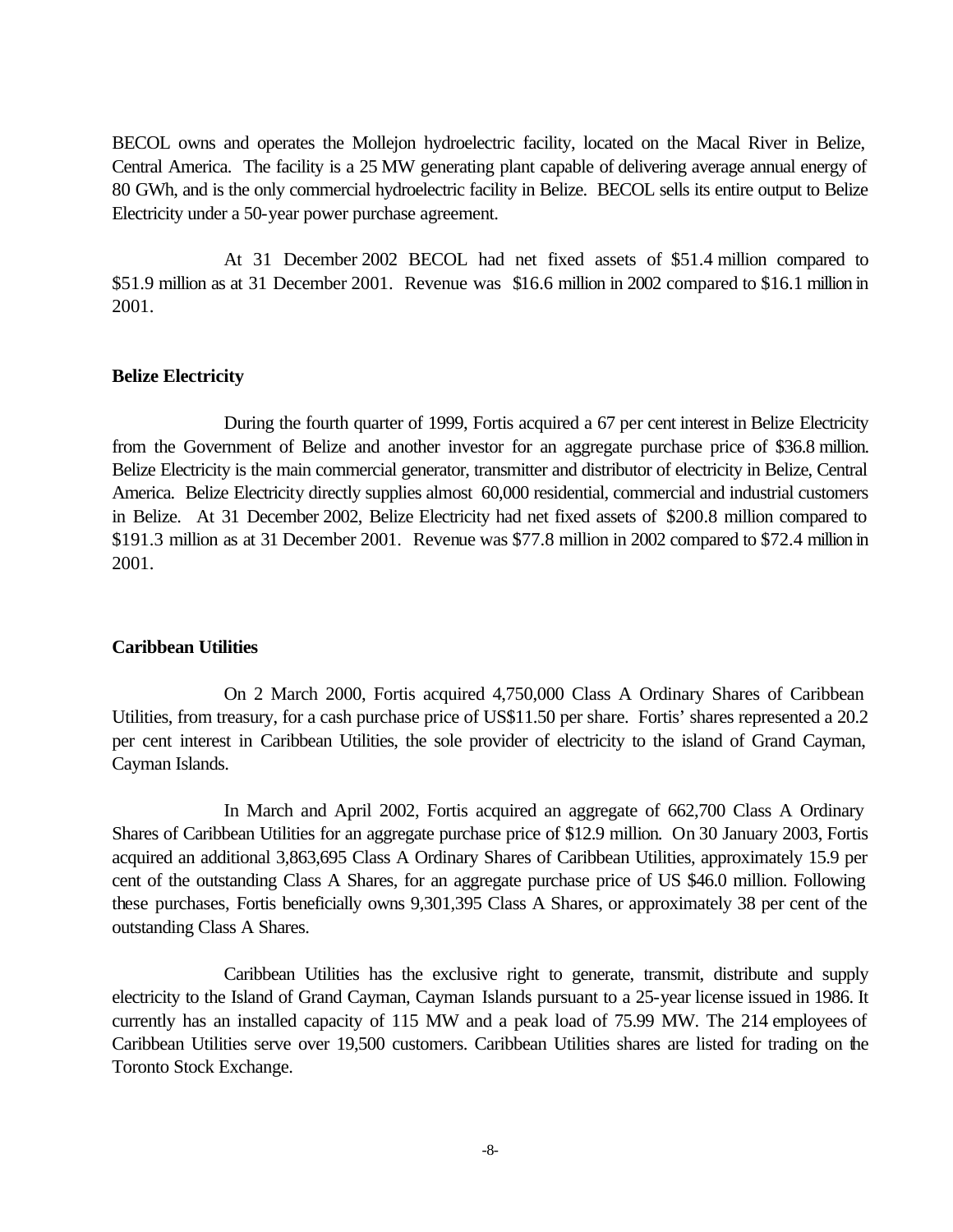#### **Fortis Properties**

Fortis has owned all the issued and outstanding shares of Fortis Properties since the inception of Fortis Properties in 1989. Fortis Properties owns and manages commercial, retail and hotel properties in Newfoundland and Labrador, Nova Scotia and New Brunswick.

Fortis Properties' real estate operations commenced with the 1989 acquisition of the Fortis Building in St. John's, Newfoundland and Labrador, which houses the head office of Fortis. Prior to 1992, Fortis Properties' real estate portfolio consisted of a number of commercial properties in downtown St. John's. In 1992, Fortis Properties acquired commercial property in Corner Brook, Newfoundland and Labrador and, in 1993, it acquired shopping centers located in Corner Brook and St. Anthony, Newfoundland and Labrador. Fortis Properties experienced significant growth in 1995, more than doubling the value of its real estate assets with the purchase of two office properties in Halifax, Nova Scotia, and shopping centers in Gander and Marystown, Newfoundland and Labrador. Fortis Properties increased its ownership of properties adjacent to the Fortis Building in St. John's by acquiring two small office buildings during 1997.

In December 1995, Fortis Hospitality Corporation ("Fortis Hospitality"), wholly owned subsidiary of Fortis Properties, acquired four Holiday Inn-franchised hotels in Newfoundland, immediately selling the two smaller properties and retaining the hotels in St. John's and Corner Brook. In July 1996, the Delta Sydney, Holiday Inn Sydney, and the Sydney Inn in Sydney, Nova Scotia were added to the hotel portfolio. More than \$3.0 million was invested in refurbishing the St. John's and Corner Brook hotels in 1996 and 1997. Fortis Hospitality closed the Sydney Inn in September 1997 and subsequently sold the property in December 1997. The Holiday Inn Sydney was converted to a Days Inn franchise on 1 May 1998. On 1 February 1999, Fortis Hospitality acquired the 150-room Mount Peyton Hotel in Grand Falls-Windsor, Newfoundland and Labrador.

Fortis Properties acquired an initial 50 per cent equity interest in Brunswick Square Ltd. on 31 August 1999 from Scotiabank for a cash cost of \$10.1 million. The remaining 50 per cent equity interest of Brunswick Square Ltd. was acquired from a subsidiary of Aliant Inc. on 14 December 2000 for a purchase price of \$6.2 million. Brunswick Square Ltd. owned a 497,200 square foot office and retail building, a 750 space parking garage, and a 255 room Delta franchised hotel complex in downtown Saint John, New Brunswick. Fortis Properties amalgamated with its wholly-owned subsidiary, Brunswick Square Ltd, effective 1 January 2001.

Effective 1 January 2000, Fortis Properties amalgamated with its wholly-owned subsidiaries Fortis Hospitality and Mount Peyton Motel Company Limited so that hospitality operations are now carried on as a division of Fortis Properties. In May 2000, Fortis Properties completed an expansion of the Holiday Inn St. John's. The expansion included the addition of 64 guest-rooms and additional meeting space.

In December 2000, Fortis Properties acquired the Blue Cross Centre in Moncton,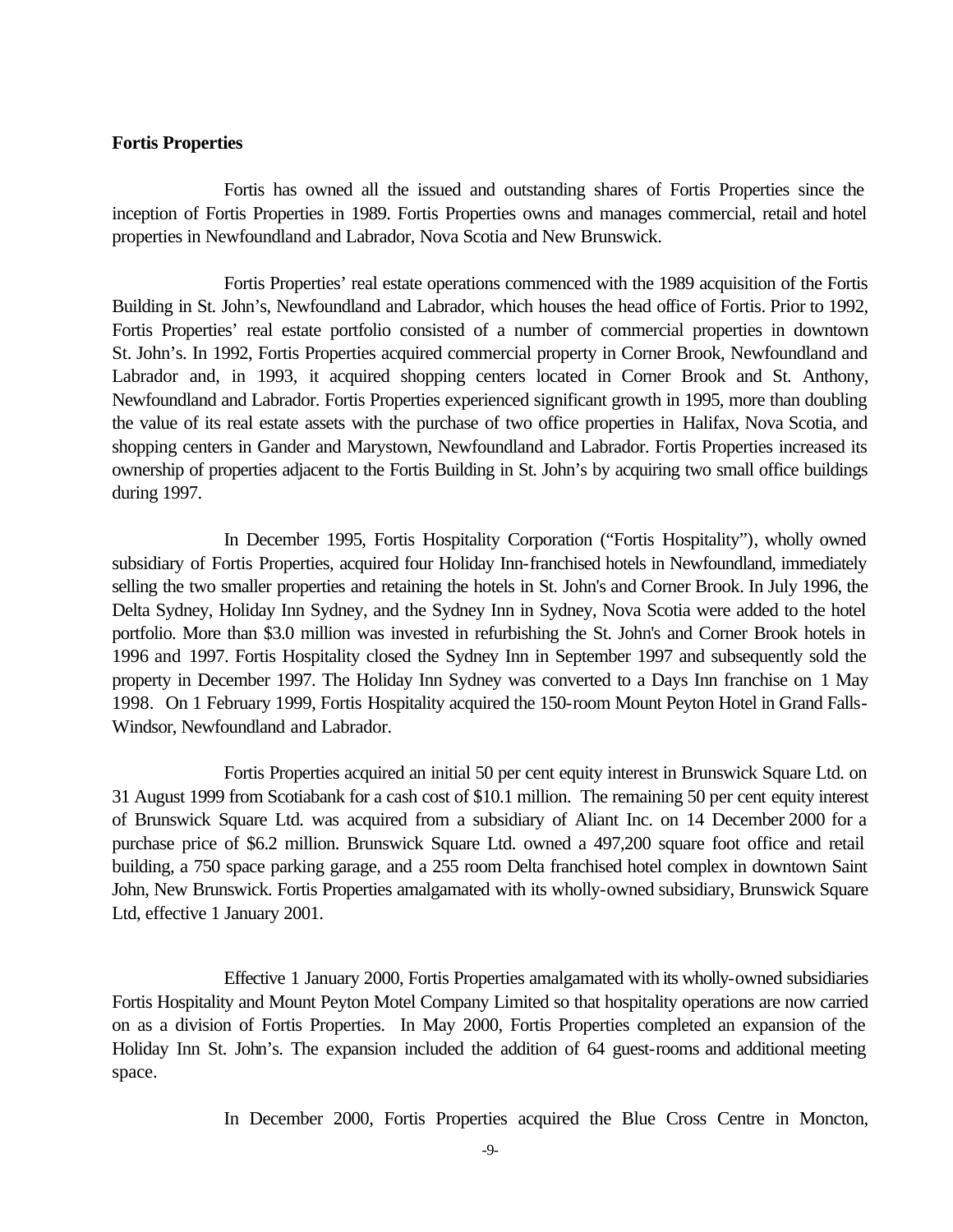New Brunswick from a subsidiary of Aliant Inc. and Atlantic Blue Cross Care, and the Fort William Building in St. John's, Newfoundland and Labrador from a subsidiary of Aliant Inc. The aggregate purchase price for these two properties was \$52.7 million.

The Brunswick Square Ltd. acquisition in August 1999 included the 255-room Delta Brunswick, located in Saint John, New Brunswick that was managed by Delta Hotels and Resorts under the supervision of Fortis Properties as manager of the Brunswick Square complex. Fortis Properties assumed management of the Delta Brunswick in February 2001 and retained the Delta franchise.

In June 2001, the Company sold the Centennial Building in Halifax, Nova Scotia for \$11.5 million.

In September 2001, Fortis Properties announced that it had acquired, from Atlantic Shopping Centers Ltd., a portfolio of properties in downtown St. John's for \$8.3 million. The major asset in the portfolio was the 96,300 square foot office property known as TD Place. This acquisition also included a 14,716 square foot office property at 155 Water Street and six parcels of land used for parking.

In September 2001 Fortis Properties opened its seventh hotel. The Four Points by Sheraton Halifax is located in downtown Halifax, Nova Scotia and represents the first ground up construction project undertaken by the Company.

In February 2002, Fortis Properties acquired Cabot Place I in downtown St. John's for \$14.3 million. Cabot Place I is a premium office tower with a gross leasable area of over 133,000 square feet, and a 374-car parkade. Cabot Place I has quality, long-term office tenants and provides the Company with new inventory to meet the growing demands of the downtown office market in St. John's. The acquisition increased the Company's portfolio of properties in St. John's to over 500,000 square feet of premium office space and enhanced the Company's position as the largest office landlord in St. John's.

In April 2002, Fortis Properties acquired Kings Place in downtown Fredericton, New Brunswick for \$27.7 million. Located in Fredericton's downtown business district, Kings Place is a 290,000 square foot multi-use office and retail complex comprising of two office towers, retail space, and a 417-car parkade. The property is the largest mixed-use development in the greater Fredericton area and one of the largest in the Maritime market.

In December 2002, Fortis Properties acquired the Delta St. John's Hotel and Conference Centre for \$25.9 million. Connected to Cabot Place I, the 276-room hotel is the premier conference facility in St. John's with approximately 18,000 square feet of meeting and banquet space. The Delta St. John's marks the eighth hotel in the Company's portfolio and the third to be operated under the Delta Hotel brand.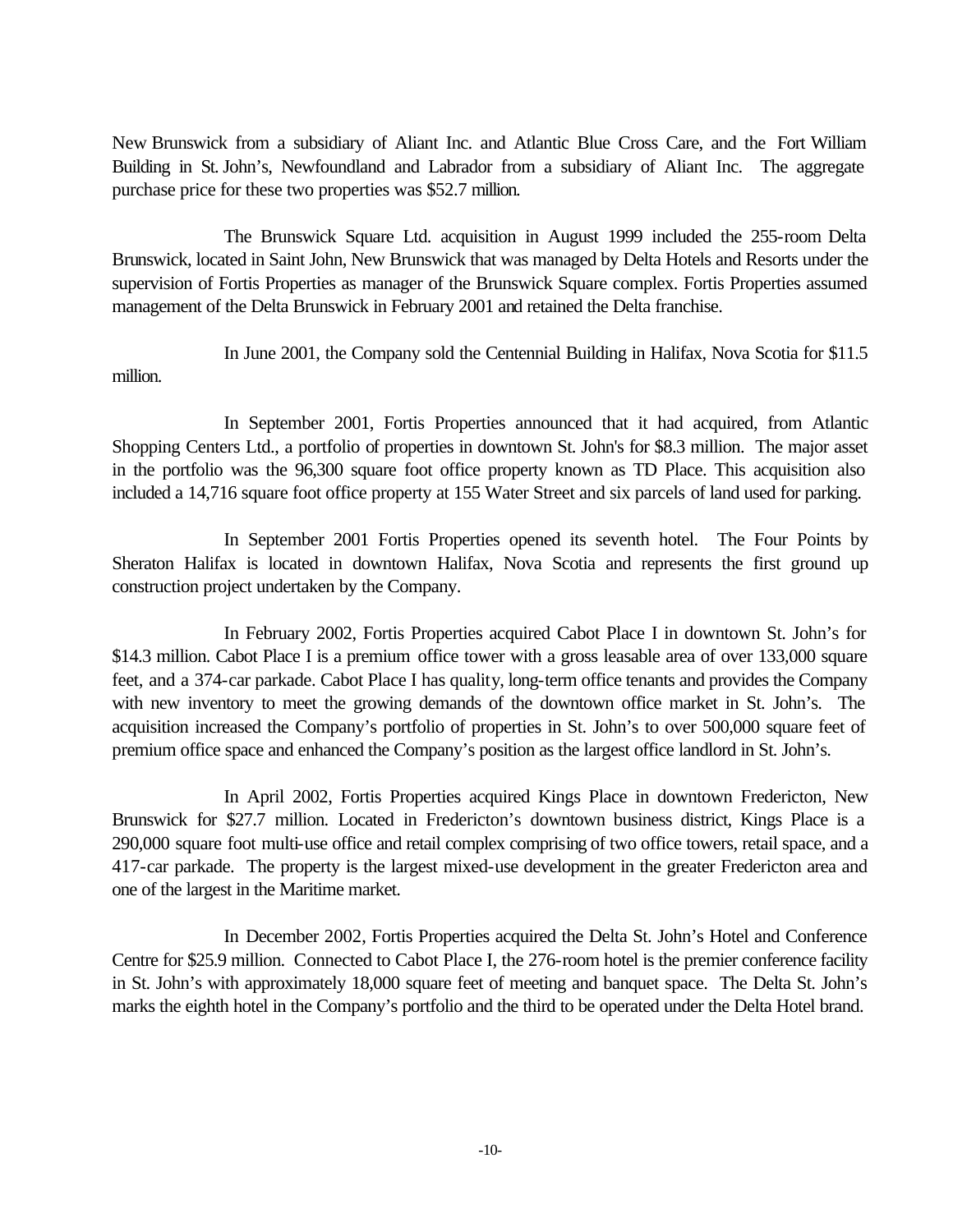#### **NARRATIVE DESCRIPTION OF THE BUSINESS**

#### **Newfoundland Power**

Newfoundland Power is the principal distributor of electricity in the Province of Newfoundland and Labrador, serving approximately 220,000 customers throughout the island portion of the province, representing approximately 85 per cent of the province's electricity customers. The balance of the population is served by the Province's other electric utility, Newfoundland & Labrador Hydro ("Newfoundland Hydro"), a Crown corporation that also serves several larger industrial customers in Newfoundland and Labrador. Newfoundland Power owns and operates 31 small generating stations and approximately 10,000 kilometres of transmission and distribution lines. Approximately 90 per cent of the electricity that Newfoundland Power sells to its customers is purchased from Newfoundland Hydro. The Corporation generates the remainder of its energy requirements.

#### *Market and Sales*

Newfoundland Power serves a wide range of electricity consumers. Annual weatheradjusted energy sales (see "Regulation") have increased from 4,667 GWh in 2001 to 4,765 GWh in 2002. Revenue increased from \$359.3 million in 2001 to \$369.6 million in 2002.

|                        | Revenue $(1)$<br>\$000,000 / per cent |             | <b>Gigawatt Hour Sales</b><br>GWh / per cent |             |
|------------------------|---------------------------------------|-------------|----------------------------------------------|-------------|
|                        | 2001                                  | 2002        | 2001                                         | 2002        |
| Residential            | 211.8/58.9                            | 217.8/59.0  | 2,775/59.5                                   | 2,843/59.7  |
| Commercial             | 130.7/36.4                            | 134.2/36.3  | 1,857/39.8                                   | 1,887/39.6  |
| <b>Street Lighting</b> | 10.5/2.9                              | 10.7/2.9    | 35/0.7                                       | 35/0.7      |
| Other $^{(2)}$         | $6.3/1.8^{(3)}$                       | 6.9/1.8     | $-$ / $-$                                    | $-$ / $-$   |
| Total                  | 359.3/100.0                           | 369.6/100.0 | 4,667/100.0                                  | 4,765/100.0 |

The following chart compares 2001 and 2002 revenues and energy sales:

(1) Revenue and gigawatt-hour sales reflect weather adjusted values related to Newfoundland Power's Weather Normalization Reserve.

(2) Includes revenue from sources other than the sale of electricity.

(3) Other revenue is net of \$0.9 million in excess revenue in 2001 (see "Regulation").

## *Properties*

Newfoundland Power's principal properties are office, garage and warehouse buildings, 31 generating stations, and electric utility and related assets located throughout the Corporation's service territory on the island portion of the province. The Company owns substantially all of such assets, which are subject to a fixed and floating charge under a trust deed that secures the Company's First Mortgage Sinking Fund Bonds.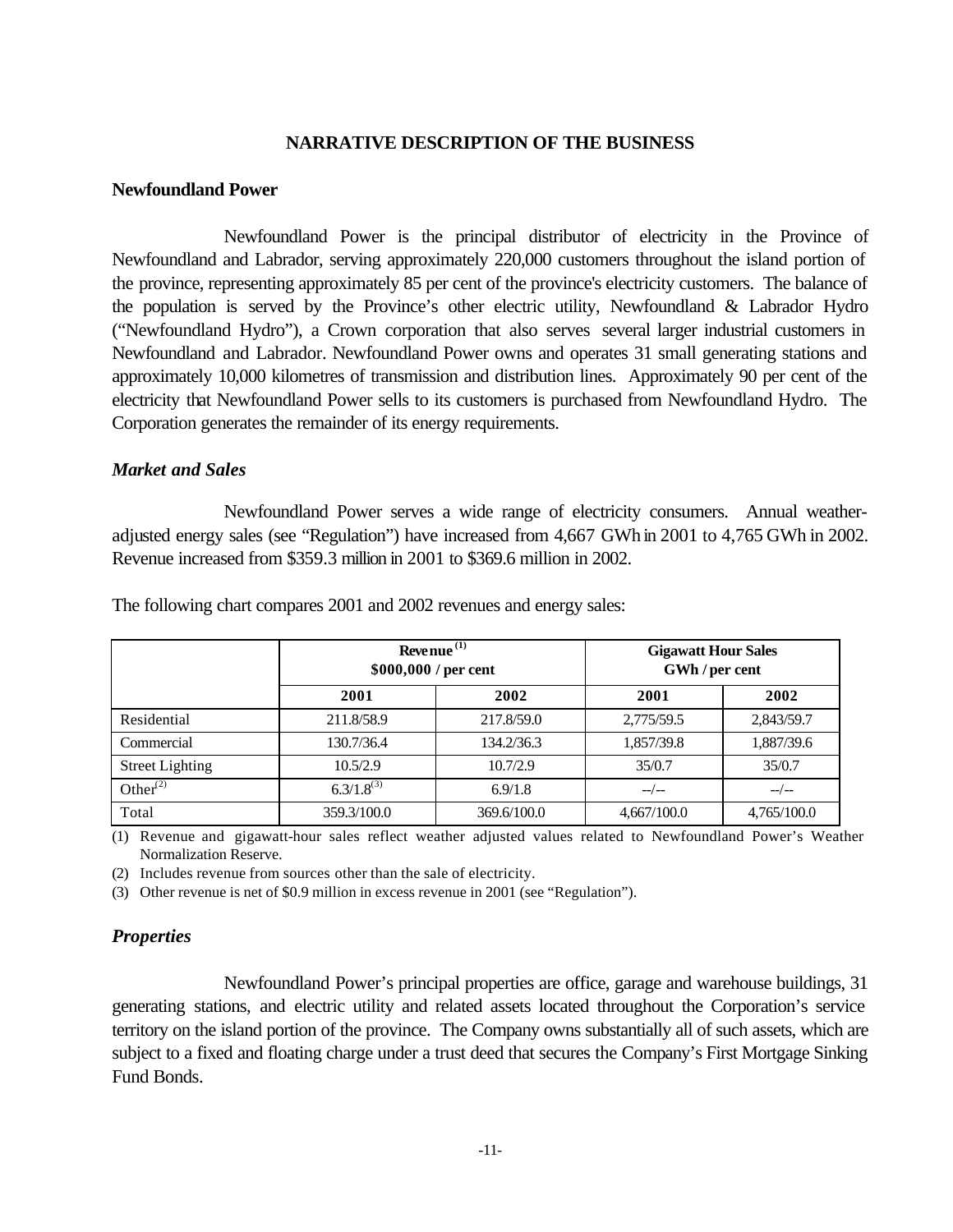#### *Power Supply*

Approximately 90 per cent of the Company's power supply is purchased from Newfoundland Hydro. The principal terms of the supply arrangements with Newfoundland Hydro are regulated by the Newfoundland and Labrador Board of Commissioners of Public Utilities ("PUB") on a similar basis to that upon which Newfoundland Power's service to its customers is regulated.

Newfoundland Power owns and operates 31 small generating plants which generate approximately ten per cent of the electricity sold by the Corporation to its customers. The Corporation's hydro plants have a total capacity of approximately 94.5 MW. Its diesel plants and gas turbines have a total capacity of approximately 6.9 MW and 46.9 MW, respectively.

## *Regulation*

Under the provisions of the *Public Utilities Act* (Newfoundland and Labrador), the PUB has regulatory jurisdiction over Newfoundland Power in respect of rates, capital expenditures, issuance of securities, terms of service and related matters. In exercising its jurisdiction over rates, the PUB is required to observe the power policy declared by the Government of Newfoundland and Labrador in the *Electrical Power Control Act, 1994 (the "Power Act")* which includes the policy statement that rates should be reasonable and not unjustly discriminatory, sufficient to provide a just and reasonable return to the producer or retailer and such that industrial customers shall not be required to subsidize the cost of power provided to rural customers.

In January 1996, most provisions of the *Power Act* were proclaimed in force. The *Power Act* declares provincial power policy and provides for the planning, allocation and re-allocation of electric power in Newfoundland and Labrador. From a business and an operational perspective, the *Power Act* did not significantly change the regulatory regime under which Newfoundland Power had previously operated. However, certain sections of the *Power Act* that have not yet been proclaimed in force will require, if proclaimed and subject to certain exceptions, the approval of the PUB prior to the acquisition or disposition, directly or indirectly, of more than 20 per cent of the voting shares of Fortis, as the parent corporation of Newfoundland Power.

The PUB has ordered the Company to provide out of its revenue a reserve account known as the Weather Normalization Reserve to adjust for the effect of variations in weather and streamflow when measured against long-term averages. The operation of the Weather Normalization Reserve, in effect, protects against year-to-year income volatility resulting from abnormal weather conditions. The balance in the Weather Normalization Reserve and the underlying calculations are reviewed by the PUB each year. The financial statements of Newfoundland Power are adjusted to reflect the effect of this reserve account.

Newfoundland Power and Newfoundland Hydro each have established a Rate Stabilization Account, with the PUB's approval, to absorb fluctuations between estimated and actual costs of fuel burned by Newfoundland Hydro to produce the electricity which it sells to Newfoundland Power. These reserve accounts are conceptually similar to the Weather Normalization Reserve except they protect against large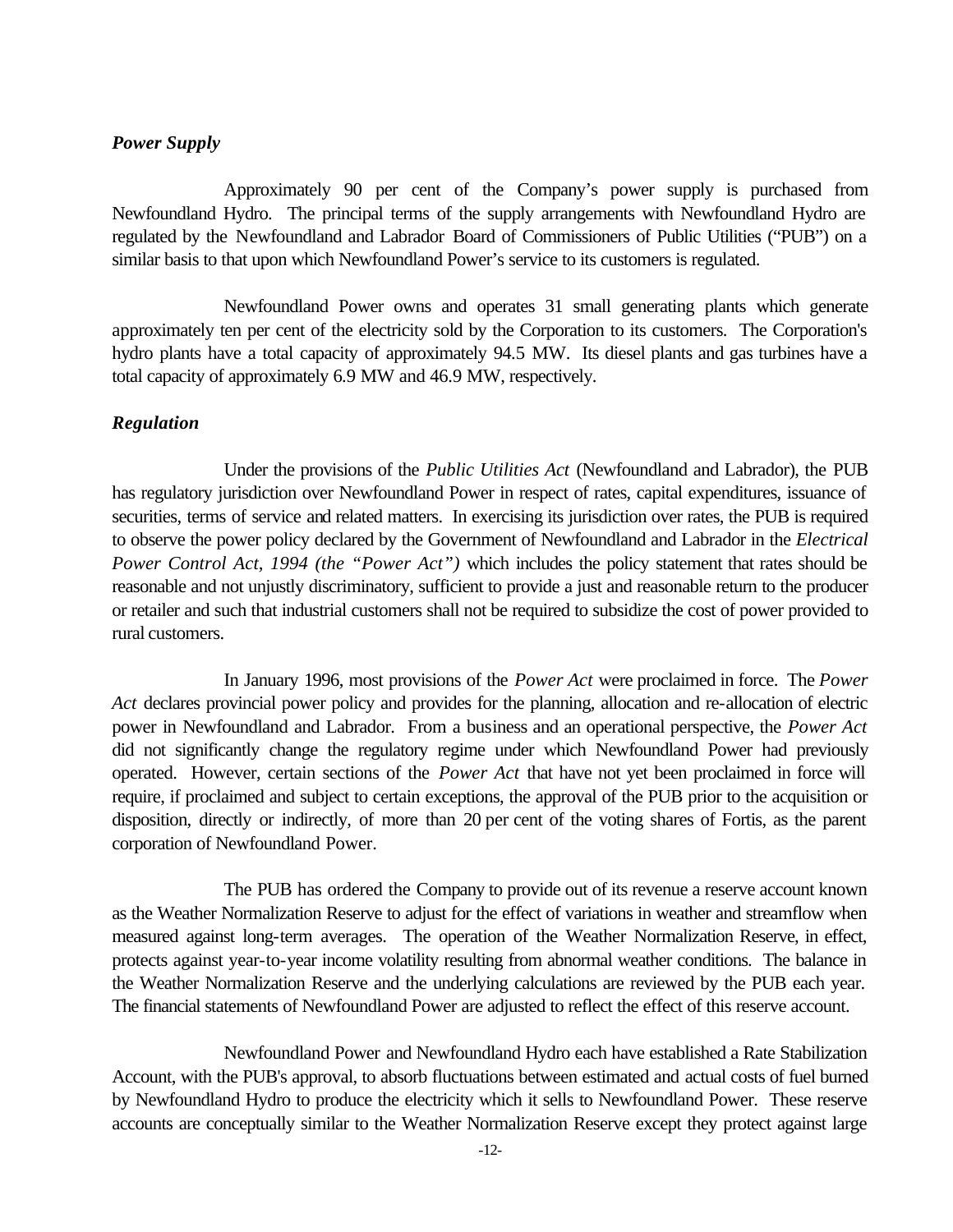fluctuations in the cost and quantity of fuel oil used to generate electricity. The accounts operate to permit these fluctuations to be reflected, in part, in the rates Newfoundland Power charges its customers without the requirement of rate hearings.

In 2002, due to the growing deficit in Newfoundland Hydro's Rate Stabilization Account, the PUB approved a number of changes to the account. First, the outstanding balance in Newfoundland Hydro's account on 31 August 2002 is to be recovered over a five-year period starting in 1 July 2003. Second, the accumulated balance in Newfoundland Hydro's account from 31 August 2002 to 31 December 2003 is to be recovered over a two-year period starting in 1 July 2004. The Corporation's rates will continue to be adjusted on 1 July of each year to allow it to recover such amounts together with any outstanding balance in the Company's account on 31 December of the preceding year.

On 31 July 1998, following a public hearing into the Company's cost of capital, the PUB issued an order approving an automatic annual adjustment formula for adjusting rate of return in response to changes in long-term Government of Canada bond yields. In its order, the PUB determined that an appropriate return on equity in 1998 was 9.25 per cent, or 3.5 per cent above forecast long-term Government of Canada bond yields. Since 1998 the automatic adjustment formula has been used to set the rate of return on rate base and electrical rates to consumers on an annual basis. For 2002 the PUB ordered a rate of return on rate base of 10.06 per cent within a range of 9.88 per cent to 10.24 per cent to reflect an allowed return on equity of 9.05 per cent.

On 11 October 2002, the Company filed an application with the PUB to set electrical rates for 2003. The Company believes that its proposals in the application balance the goals of continued rate stability for its customers and the Company's continued financial integrity. The application proposes the continued use of the automatic adjustment formula with a number of changes, including: the adoption of the method used by the National Energy Board and the British Columbia Utilities Commission to determine the risk free rate; an equity premium of 4.75 per cent at a risk free rate of 6.0 per cent for 2003; and, an allowed range of return on rate base of 50 basis points. The application also requests an average increase in customer rates of 0.96 per cent, effective 1 August 2003.

Newfoundland Hydro received approval from the PUB to increase the rate it charges to the Company for power by 6.5 per cent, effective 1 September 2002. The PUB also approved the Company's application to flow through this increase to its customers. The result was a 3.68 per cent increase in customer electrical rates, effective 1 September 2002. The Company will neither gain nor lose from these rate changes.

On 31 August 1998, the Government of Newfoundland and Labrador announced plans to undertake a thorough review of the Province's electricity policy through its Department of Mines and Energy, including a review of existing legislation and regulation, existing electrical industry structure, electrical supply in the province, pricing and electricity as a tool for economic development. In March 2002 the Provincial Government issued a report and retained an independent consultant to conduct a public consultation process. As part of the consultation process, Newfoundland Power provided commentary to the independent consultant. The Government has received the report of the consultant, but to date the report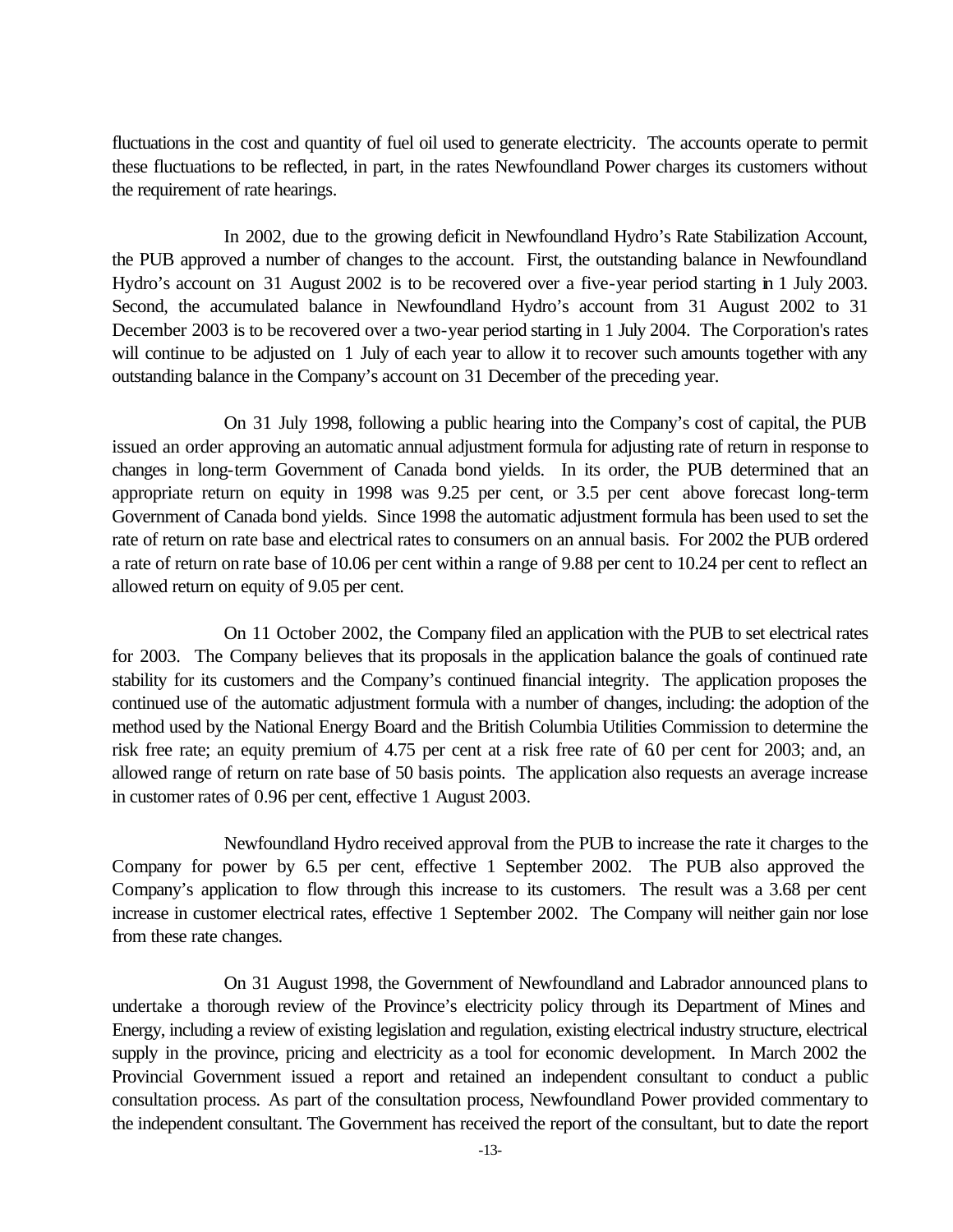has not been released to the public. Newfoundland Power supports a move to more flexible, incentivebased regulation that is reflective of global regulatory trends and better aligned with customers' expectations regarding reliability and price.

#### *Income Taxes*

In 1995, Canada Customs and Revenue Agency ("CCRA") issued notices of reassessment to Newfoundland Power for the years 1988 to 1993. The Company filed notices of objection in 1995 and paid \$15.6 million to CCRA, which represented one-half of the amounts in dispute. These notices dealt with two major issues.

Firstly, CCRA disallowed certain amounts capitalized by the Company for regulatory and accounting purposes but claimed as expenses for tax purposes (the "GEC issue"). This issue was subsequently resolved in May 2000 and, as a result, the Company received a refund of \$8.8 million from CCRA including \$6.8 million in interest. In March 2001, the Company received a separate refund of \$6 million from CCRA, including \$1.7 million in interest, relating to the GEC issue for the years 1994 through 1998, which applied the treatment accepted by CCRA in the 2000 reassessment retroactively to those years. Newfoundland Power has applied this treatment to 1999 and subsequent taxation years.

Secondly, the reassessments included in income the value of electricity consumed in December 1993 but not billed until January 1994 (the "unbilled revenue issue"). The Company's practice is to recognize and record revenue on the billed basis. In May 2000, CCRA reaffirmed its position with regard to the unbilled revenue issue. The Company filed notices of objection with CCRA and continued to make representations to CCRA in support of its position. In October 2002, the Company received a Notification of Confirmation from the Minister of Revenue confirming that the 1993 income tax assessment was made in accordance with the provisions of the Income Tax Act. In December 2002, the Company filed an appeal to the Tax Court of Canada.

The Company believes that it has reported its tax position appropriately. However, should the Company be unsuccessful, a liability of approximately \$14.9 million representing income tax and interest thereon as of 31 December 2002 would arise. An application by the Company to the PUB to have the liability considered in the rate making process will be made should this occur.

The Company records deferred income taxes in accordance with PUB orders. The method used results in deferred taxes being recorded only on certain differences between the books of account and the tax return. As a result, the effective tax rate is subject to fluctuation. In 2002, the effective tax rate was 35.8 per cent, up from the 31.8 per cent reported in 2001. The refund related to the GEC issue for the years 1994 to 1998, recorded in 2001, contributed largely to reducing tax expense in 2001. The deduction for GEC in 2002 has returned to levels expected to occur on an annual basis. The effective tax rate is expected to remain in the 34 to 36 per cent range in the near term.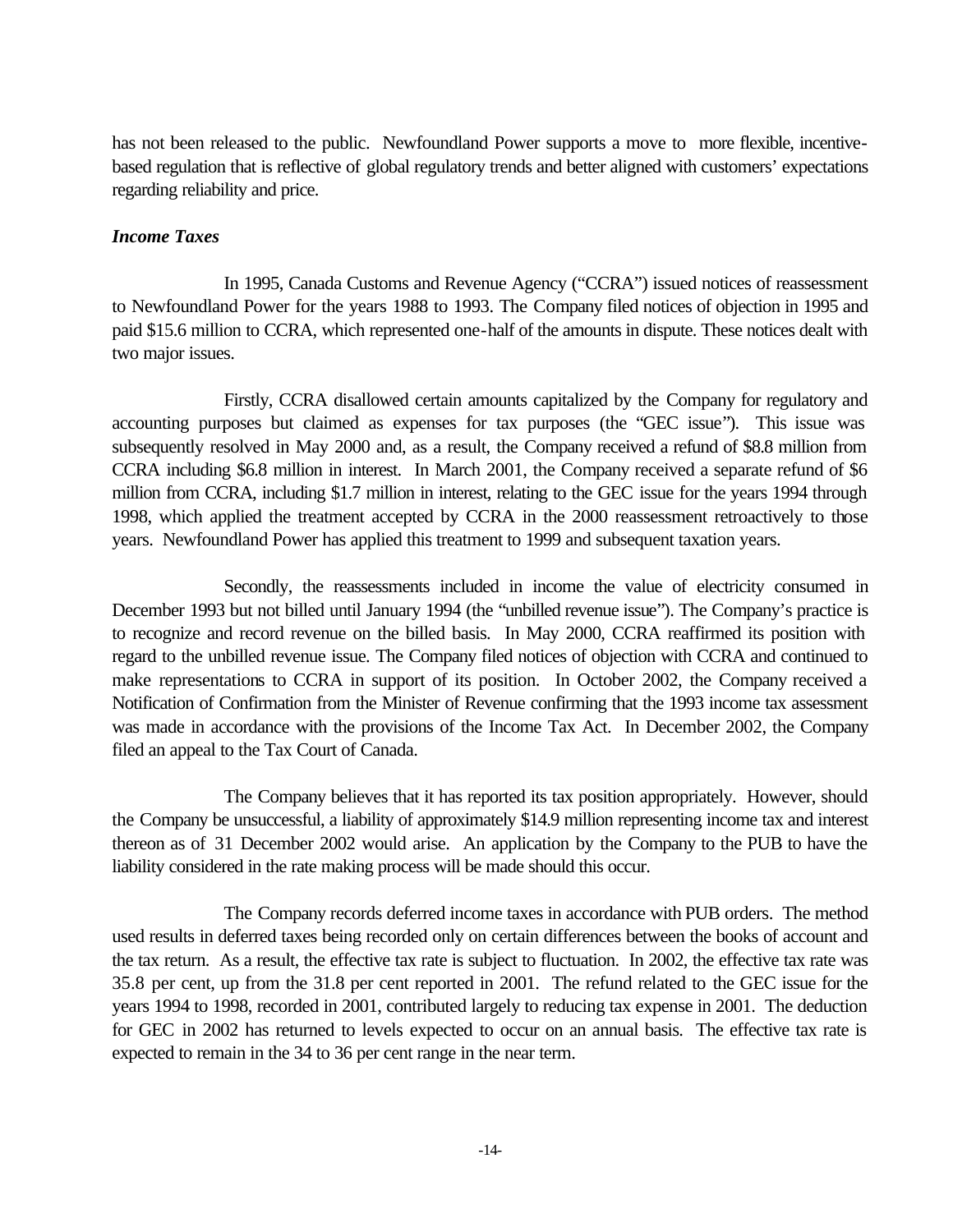## *Human Resources*

At 31 December 2002, Newfoundland Power had 603 permanent employees of which 334 were members of bargaining units represented by the International Brotherhood of Electrical Workers, Local 1620 (the "IBEW"). In 1999, Newfoundland Power and the IBEW reached collective agreements for all employees represented by the IBEW. Since ratifying the collective agreement, Newfoundland Power has not experienced any material labour issues. These agreements expire on 30 September 2003.

## *Environmental Matters*

Newfoundland Power is subject to various federal, provincial and local laws and regulations pertaining to the environment, including those relating to the generation, storage, handling, disposal and emission of various substances and wastes.

Newfoundland Power is committed to meeting the requirements of all environmental protection legislation and government regulation and to complying with all accepted standards of environmental protection. In addition, the Company has created and implemented an environmental policy and related procedures, including emergency response procedures in the event of adverse environmental occurrences. The Company conducts ongoing education programs for its employees to inform them of environmental issues and to encourage a sense of environmental responsibility.

In 2002 independent certified auditors conducted audits of the Company's Environmental Management System ("EMS") and regulatory issues in accordance with the requirements of the International Organization for Standardization's ("ISO") 14001 standard. These audits and follow up action plans are some of the tools the Company uses to make continual improvement in its EMS.

A verification audit of the Company's EMS for its generation function was conducted by an ISO 14001 Registrar in 2002. This verification process is conducted on an annual basis as part of the ISO 14001 registration requirement. Based on the results of this audit the Registrar has renewed the Company's ISO 14001 Registration.

The Company continued with its program to identify and replace distribution transformers at risk of spillage. In addition, oil containing polychlorinated biphenyls ("PCB") continues to be removed from service and on two separate occasions in 2002 all PCB waste in storage was removed by a licensed PCB waste disposal company. Future PCB waste generated as a result of the Company's PCB phase out and destruction program will be addressed on an ongoing basis.

Newfoundland Power is committed to operating in an environmentally responsible manner. The Company continues to monitor its environmental compliance and to implement procedures and safeguards necessary to ensure ongoing compliance with environmental requirements, to prevent environmental problems to the extent reasonably possible and to cure expeditiously any such problems that may arise.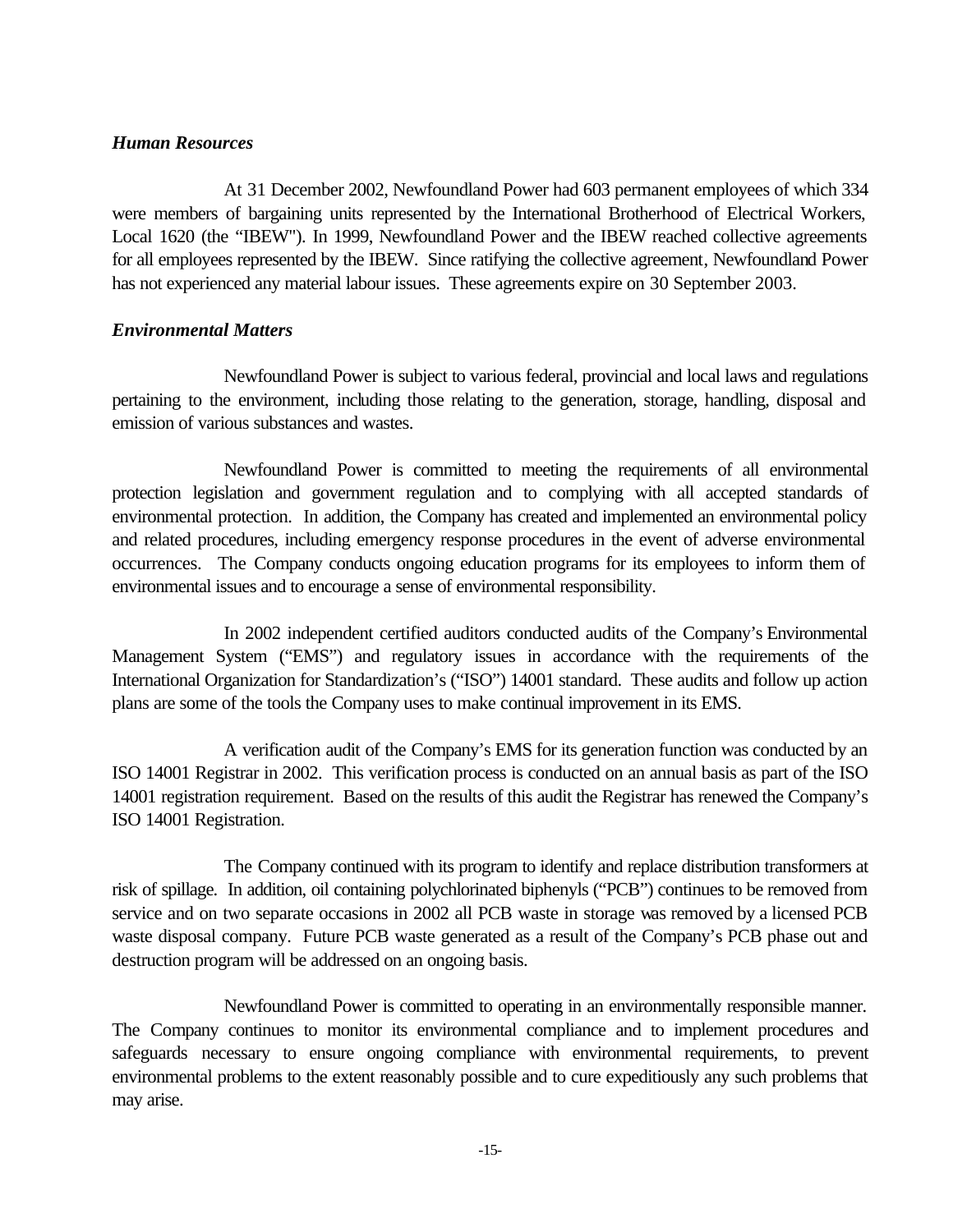Environmental laws and regulations had no material effect on the capital expenditures, earnings or competitive position of Newfoundland Power in 2002 and, based on current law, facts and circumstances, are not expected to have such effect in the future.

#### **FortisOntario**

As of 31 December 2002 Fortis' utility investments in Ontario, referred to as FortisOntario, comprised Canadian Niagara Power and its wholly owned subsidiaries CNPI, including the operations of Port Colborne Hydro, and Cornwall Electric. FortisOntario provides generation and electricity distribution to approximately 47,000 residential and commercial customers in the Town of Fort Erie, the City of Port Colborne and the City of Cornwall and sells electricity provided as a result of its ownership of the Rankine Generating Station on the Niagara River in Niagara Falls, Ontario. As a result of regulatory changes introduced on 1 May 2002, the Company restructured to separate its generation business from its transmission and distribution businesses. The Company now sells its generation entitlement to the IMO at spot market prices. CNPI's distribution and transmission assets remain regulated on a cost of service basis. Cornwall Electric has been given legislative exemption from many aspects of the Ontario electricity regulatory regime and is instead subject to a 35-year Franchise Agreement with the City of Cornwall, dated 31 July 1998.

## *Market and Sales*

On 14 April 1999, Canadian Niagara Power became the first Ontario-based company to be awarded a license by the Federal Energy Regulatory Commission ("FERC") to market energy in the United States of Amercia. The FERC license provides Canadian Niagara Power with an alternative market for the sale of electricity should problems arise in the functioning of the wholesale market in Ontario.

Total consolidated energy sales for FortisOntario were 1,120 GWh in 2002 compared to 631 GWh in 2001. FortisOntario's revenue increased from \$40.6 million in 2001 to \$85.7 million in 2002. The increase was driven by acquisitions and the restructuring of the Ontario electricity market. Prior to 1 May 2002, Canadian Niagara power's generation output was first used to supply electricity directly to its distribution customers. The remaining generation was then sold into wholesale markets, primarily in New York. Canadian Niagara Power's unregulated generation business now sells its production entirely into the Ontario market and its regulated distribution business meets its sales requirements from power purchased from that market.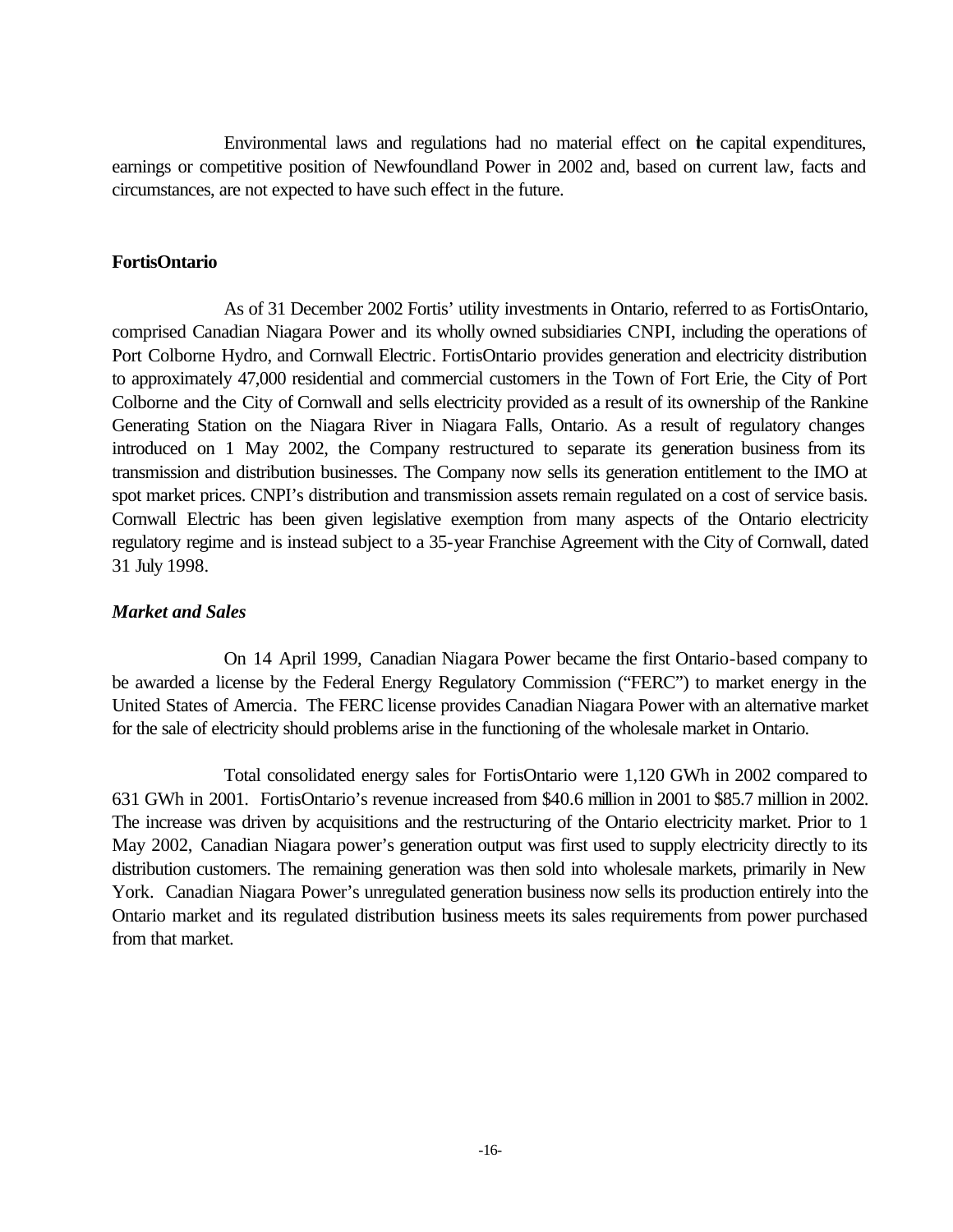|                                 | <b>Revenue</b><br>\$000,000 / per cent |           | <b>Gigawatt Hour Sales</b><br>GWh / per cent |             |
|---------------------------------|----------------------------------------|-----------|----------------------------------------------|-------------|
|                                 | 2002<br>2001                           |           | 2001                                         | 2002        |
| Canadian Niagara<br>Power $(1)$ | 18.9/47.4                              | 28.1/32.8 | 352.6/44.1                                   | 552.9/49.4  |
| <b>CNPI</b>                     | 21.7/53.4                              | 30.9/36.1 | 278.1/55.9                                   | 285.3/25.5  |
| Port Colborne <sup>(2)</sup>    | -                                      | 13.8/16.1 | -                                            | 145.9/13.0  |
| Cornwall $^{(2)}$               |                                        | 12.9/15.0 |                                              | 136.2/12.1  |
| Total                           | 40.6/100                               | 85.7/100  | 630.7/100                                    | 1,120.3/100 |

#### The following chart compares 2001 and 2002 revenues and energy sales:

(1) Includes 100% of Canadian Niagara Power's operations and excludes revenue and sales of electricity to CNPI.

(2) Includes revenue and sales from the date of purchase or lease, as the case may be.

# The following chart compares 2001 and 2002 revenues and energy sales:

|                | Revenue <sup>(1)</sup><br>\$000,000 / per cent |             | Gigawatt-Hour Sales <sup>(1)</sup><br>000,000 / per cent |            |
|----------------|------------------------------------------------|-------------|----------------------------------------------------------|------------|
|                | 2001                                           | 2002        | 2001                                                     | 2002       |
| Residential    | 8.975/22.1                                     | 21,090/24.6 | 104.0/16.5                                               | 199.5/17.8 |
| Commercial     | 11.882/29.3                                    | 33.119/38.7 | 170.9/27.1                                               | 363.2/32.4 |
| Wholesale      | 18.514/45.6                                    | 27,105/31.6 | 352.6/55.9                                               | 552.8/49.3 |
| Other $^{(2)}$ | 1.215/3.0                                      | 4.364/5.1   | 3.2/0.5                                                  | 4.8/0.5    |
| Total          | 40,586/100                                     | 85,678/100  | 630.7/100                                                | 1120.3/100 |

(1) Revenue and Gigawatt-hour sales reflect 100% of sales of Canadian Niagara Power and sales of Cornwall Electric and Port Colborne Hydro from the date of purchase or lease, as the case may be.

(2) Includes revenue from sources other than the sale of electricity.

## *Power Supply*

Energy provided by water and power exchange agreements with the Ontario Hydro successor companies Ontario Power Generation Inc. ("OPGI") and Hydro One Inc. totaled 653 GWh in 2002. Under these agreements, water which would otherwise be used at Canadian Niagara Power's Rankine Generating Station is diverted to an OPGI plant where it can produce substantially more energy due to the relative locations on the Niagara River of the OPGI and Canadian Niagara Power facilities. Canadian Niagara Power receives energy from OPGI that is essentially equivalent to that which would have been generated at the Rankine Generating Station by the same water supply. The water agreement, formally entered into in 1971, is automatically renewed on a yearly basis unless terminated by written notice given by either party prior to the end of March in each year. Canadian Niagara Power believes the agreement provides significant economic advantages to each party and that its termination is therefore unlikely. Negotiations are underway with OPGI to formalize this agreement until 2009.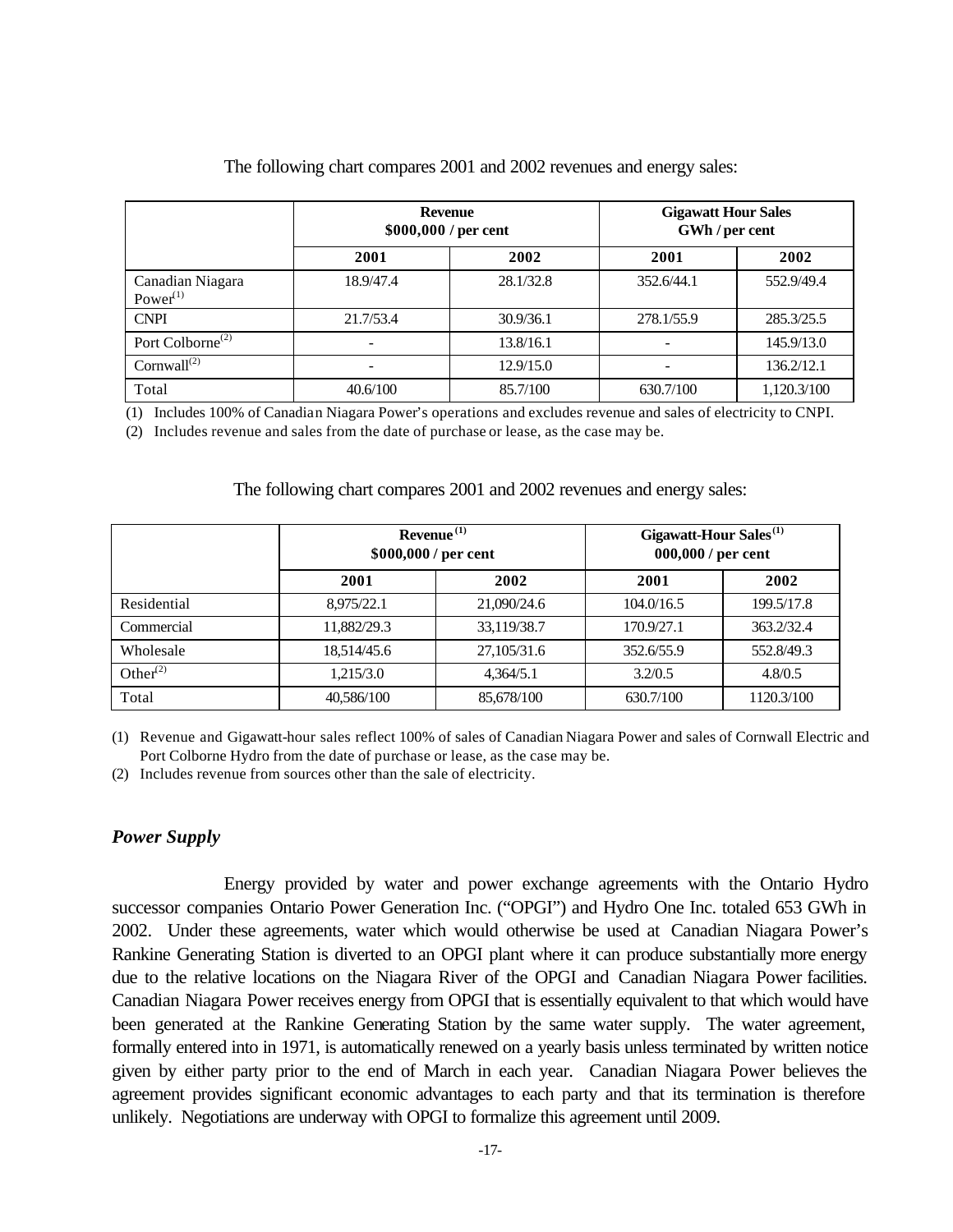Canadian Niagara Power's license to divert water from the Niagara River will expire on 30 April 2009. Ontario's Lieutenant Governor in Council may, in its sole discretion, extend this license for a further 20-year term.

CNPI purchases its power requirements for Fort Erie and Port Colborne from the IMO. Under the Standard Supply Code of the Ontario Energy Board, CNPI is obliged to supply all its customers who have not signed a contract with a retailer. The power is supplied at market prices with no mark-up. Effective 1 December 2002, customers with annual usage less than 150,000 kwh receive this power at 4.3 cents per kwh. Any difference between this price and the market price is settled with the IMO.

Cornwall Electric purchases 95 per cent of its power requirements from Hydro Quebec under two fixed term contracts. The first contract, which represents around 40 per cent of the power supply, expires in 2019. The second contract, which supplies the remainder of the power from Hydro Quebec, is a twelve-month rolling contract. The remaining 5 per cent of the power requirement in Cornwall is generated by the CDH District Heating plant.

## *Regulation*

CNPI was historically subject to minimal regulation in connection with its energy activities and was not subject to any form of rate regulation, other than under a franchise agreement with the Town of Fort Erie. Under Ontario's *Electricity Act* and the *Ontario Energy Board Act*, CNPI, is now subject to the same regulation as all distributors and transmitters of electricity in Ontario.

Canadian Niagara Power operates under the *Electricity Act* (Ontario) and the *Ontario Energy Board Act* (Ontario). As a result of regulatory changes introduced on 1 May 2002, the Company restructured to separate its generation business from its transmission and distribution businesses. The Company now sells its generation entitlement to the IMO at spot market prices. Distribution and transmission assets remain regulated on a cost of service basis.

On 22 November 2002, under *Bill 210*, regulation changes were made to the distribution businesses. The generation business was not impacted and continues to sell its entitlement to the IMO at market prices. *Bill 210* requires that distribution and transmission rates be capped at their current levels until 2006. Currently, the transmission rates and Fort Erie distribution rates have been set based on a 9.88 per cent return on equity. Port Colborne distribution has implemented two-thirds of a phase-in of rates to the 9.88 per cent rate of return and currently charges rates based on a 6.91 per cent rate of return.

Cornwall Electric has been given legislative exemption from many aspects of these Acts and is instead subject to a 35-year Franchise Agreement with the City of Cornwall, dated 31 July 1998. Rates under the Franchise Agreement are determined based on the aggregate of a flow-through of the contracted cost of power and a revenue requirement for other operating costs. The revenue requirement is reset each year based on a formula including adjustments for inflation, load growth and customer growth.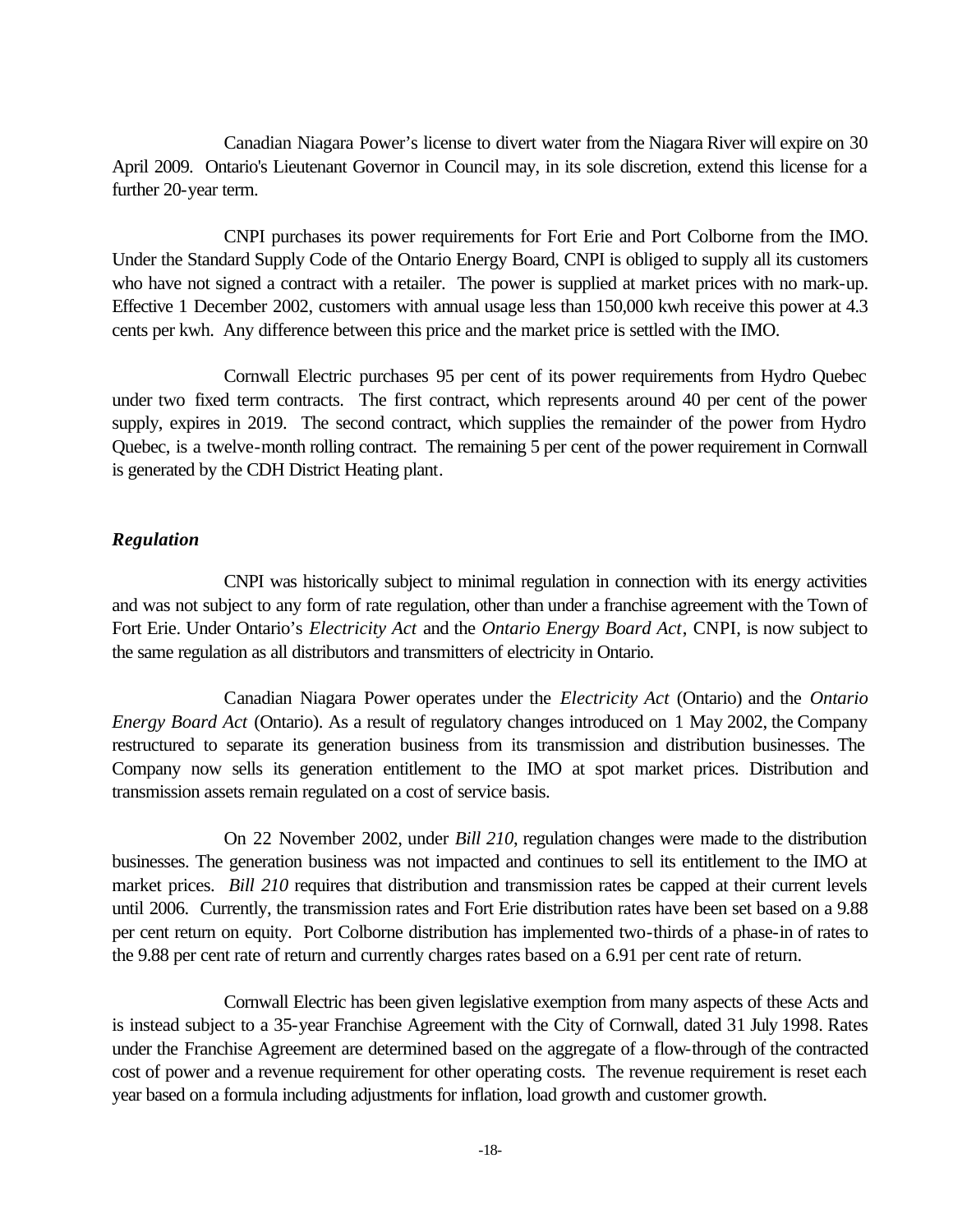The *National Energy Board Act* (Canada) provides that a permit is required for the export of electricity to the United Sates. Canadian Niagara Power holds all necessary permits for the sale and export of electricity to the United States. Canadian Niagara Power is licensed by FERC to sell electricity at market rates to utilities in the United States.

#### *Human Resources*

At 31 December 2002, FortisOntario had 143 full and part-time employees of which 58 were represented by the International Brotherhood of Electrical Workers, Local 636 and 39 were represented by the Canadian Union of Public Employees, Local 1371. The collective agreements governing these employees expire on 31 May 2003 and 30 April 2005 respectively.

#### *Environmental Matters*

Fortis' utility investments in Ontario are subject to environmental regulation under various federal, provincial and local laws and regulations including those relating to the generation, storage, handling, disposal and emission of various substances and wastes. Canadian Niagara Power conducts its operations with a view to complying with all applicable federal, provincial and local environmental laws and regulations. Environmental policies and procedures are reviewed periodically and are updated as required. New procedures are developed as required and employees affected by the new or updated procedures receive appropriate training.

Canadian Niagara Power continued to expand its EMS during 2002. This system was implemented for the generation and corporate functions of the Company in 1999. In 2002, the system was fully implemented for the transmission and distribution functions in Fort Erie and Niagara Falls. During 2002, Canadian Niagara Power remediated sites in Port Colborne that came under its operational control as a result of the lease agreement.

Environmental laws and regulations had no material effect on the capital expenditures, earnings or competitive position of Canadian Niagara Power in 2002 and, based on current laws, facts and circumstances, are not expected to have such an effect in the future.

#### **Maritime Electric**

Maritime Electric is the primary distributor of electricity in the Province of Prince Edward Island, operating an integrated system providing for the generation, transmission and distribution of electricity throughout the Island. Maritime Electric provides service directly to approximately 67,500 customers or just over 90 per cent of the electrical consumers in the province. While Maritime Electric owns and operates generating plants in Charlottetown and Borden - Carleton, Prince Edward Island, it purchases almost all of the energy it distributes to its customers from New Brunswick Power ("NB Power")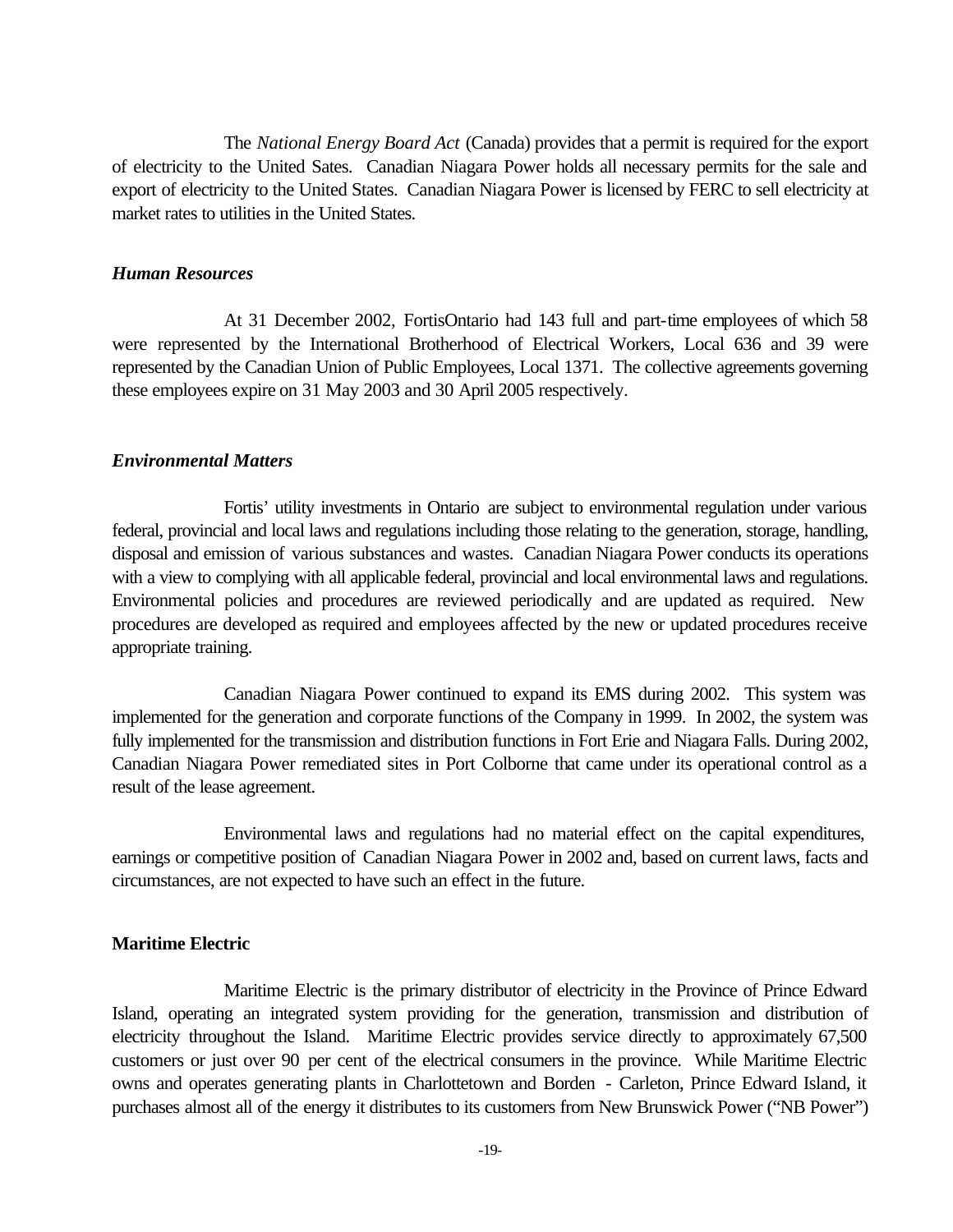and Emera Incorporated ("Emera") under various contracts and entitlement agreements. Maritime Electric's energy delivery system is linked to the mainland power grid by two submarine cables between Prince Edward Island and New Brunswick, which are leased from the Government of Prince Edward Island.

Maritime Electric also owns 100 per cent of the common shares of FortisUS Energy, which operates four hydroelectric generating stations in the State of New York. These four hydroelectric plants have a combined generating capacity of 23 MW.

#### *Market and Sales*

Maritime Electric serves residential, commercial and industrial electricity consumers. Energy sales on Prince Edward Island were 937 GWh in 2002, a 50 GWh decrease from energy sales of 987 GWh in 2001. The loss of the City of Summerside as a wholesale customer in April 2002 was the reason for the decrease. Energy sales for FortisUS Energy were 82 GWh compared to 68 GWh in 2001. Consolidated revenue for 2002 was \$96.0 million, a \$1.6 million or 1.6 per cent decrease from 2001 revenue of \$97.6 million.

|                        | Revenue $(1)$<br>\$000,000 / per cent |           | <b>Gigawatt Hour Sales</b> <sup>(1)</sup><br>GWh / per cent |            |
|------------------------|---------------------------------------|-----------|-------------------------------------------------------------|------------|
|                        | 2001                                  | 2002      | 2001                                                        | 2002       |
| Residential            | 41.2/43.8                             | 42.7/46.3 | 368.1/37.3                                                  | 382.1/40.7 |
| Commercial             | 50.1/53.1                             | 47.2/51.1 | 613.9/62.2                                                  | 550.0/58.7 |
| <b>Street Lighting</b> | 1.3/1.4                               | 1.2/1.3   | 5/0.5                                                       | 5.1/0.6    |
| Other $^{(2)}$         | 1.6/1.7                               | 1.2/1.3   | $-$ /--                                                     | $---/---$  |
| Total                  | 94.2/100                              | 92.3/100  | 987/100                                                     | 937.2/100  |

The following chart compares 2002 and 2001 operating revenues and energy:

(1) Excludes FortisUS Energy sales.

(2) Includes revenue from sources other than from the sale of electricity.

Maritime Electric's wholly owned subsidiary, FortisUS Energy, produced 82 GWh in 2002, an increase of 20.1 per cent over 2001. While production increased, lower than anticipated unit prices for electricity in the first half of 2002 dampened the impact on revenue. All of the energy generated by FortisUS Energy is sold under contract to National Grid USA, an independent marketer of electricity. In 2002, the energy sold yielded total revenue of US \$2.2 million, the same as 2001.

## *Energy Supply*

Maritime Electric currently meets its energy supply requirements through purchases from NB Power and Emera with the balance supplied from on-Island generation facilities. In 2002, Maritime Electric purchased 979.2 GWh of the 1,020 GWh required to meet its customers' needs from NB Power and Emera. The balance was met through the Company's on-Island generation and the purchase of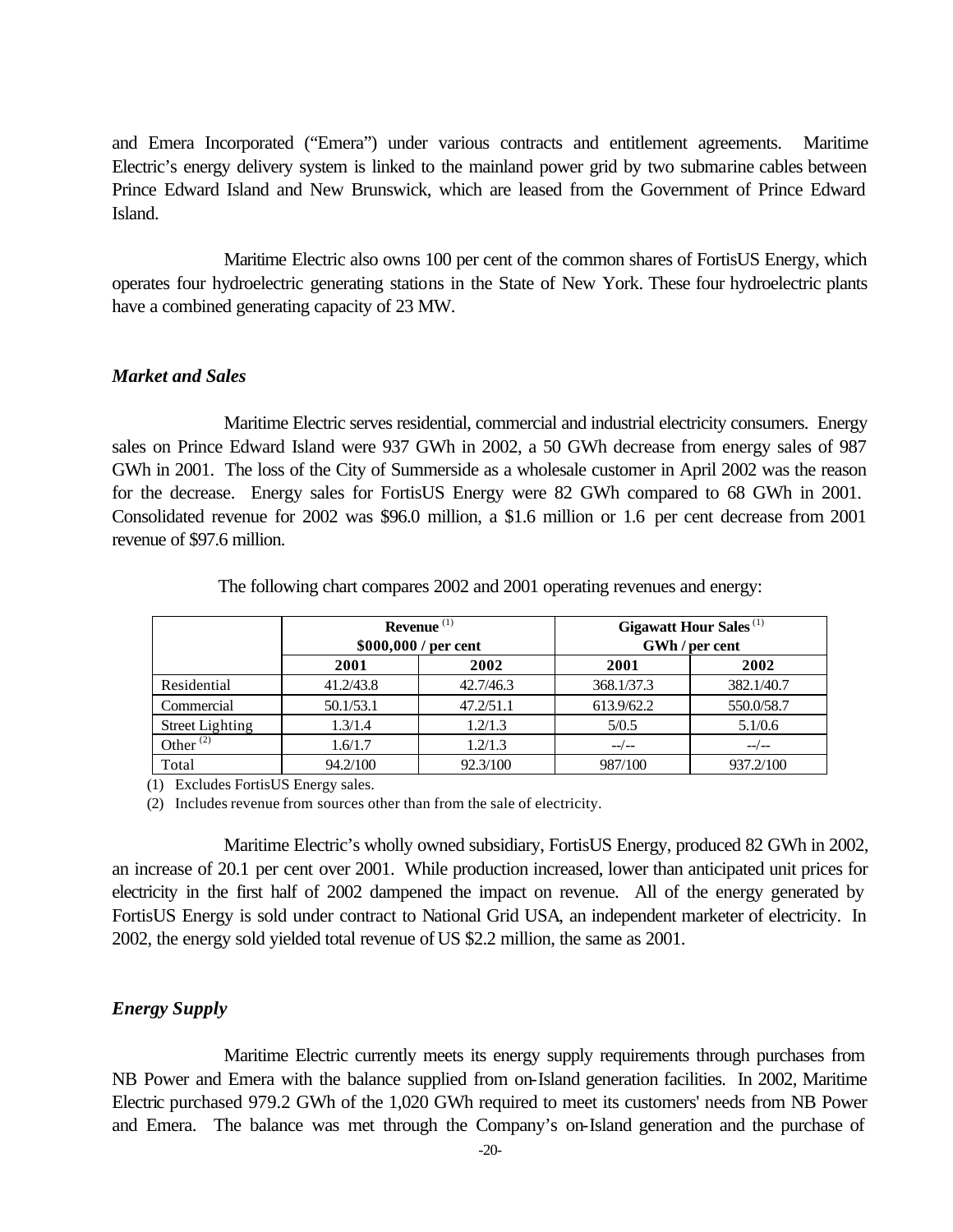19.3GWh of wind energy produced on PEI. Maritime Electric's generation facilities have a total installed capacity of approximately 100 MW. Its oil-fired steam plant and gas turbines have a total capacity of 60 MW and 40 MW, respectively. This capacity is currently used primarily for peaking and emergency purposes.

In excess of 30 per cent of the energy that Maritime Electric purchases from NB Power comes from the Point Lepreau Nuclear Generating Station (the "Point Lepreau Station"). During 2002, three unplanned outages combined with a longer than planned maintenance outage resulted in the Station having an annual capacity factor of 67.9 per cent compared to 81 per cent in 2001.

During 1998, NB Power announced the results of an independent audit of the Point Lepreau Station which concluded that its remaining life was less than the estimate that had been used by NB Power for the purposes of calculating depreciation. Accordingly, the consultant and NB Power's external auditors recommended that NB Power reduce the Point Lepreau Station's net book value by \$450 million. Maritime Electric's obligations in respect of the Station Unit Participation Agreement required a payment of \$5,976,506 in 2001, which is being amortized over eight years.

It is anticipated that future energy prices will gravitate towards prices in the New England market place which is influenced by natural gas-fired generation. For this reason, Management believes that off-Island energy purchases must be reduced and the Company is actively investigating the feasibility of on-Island gas-fired generation with the PEI Government.

## *Regulation*

Since 1994, Maritime Electric has been regulated by the *Maritime Electric Company Limited Regulation Act*, (Prince Edward Island). This legislation eliminated the traditional cost of service form of regulation and replaced it with a form of price cap regulation under which the rates charged by Maritime Electric decreased by one per cent every six months until the rates reached the required level of not more than 110 per cent of the rates charged by NB Power for equivalent service to New Brunswick consumers.

Legislative changes proclaimed in October 2001 provide the Company with the ability to recover, from customers, 90 per cent of energy related costs above \$0.05 per KWh. In addition the legislation provides for a further adjustment to rates to bring the Company's return on average common equity 75 per cent of the way towards a target return of 11.0 per cent on average common equity. These adjustments have helped reduce the Company's exposure to increases in energy related costs and provide earnings stability.

Maritime Electric increased electricity rates 4.53 per cent effective 1 January 2001, (to reflect an adjustment for the writedown of the Point Lepreau Station). Under the legislative changes made to the *Maritime Electric Company Limited Regulation Act*, the monies associated with the 4.53 per cent increase for the period 1 January 2001 to 31 March 2002, were rebated to customers in the period 1 April 2002 to 31 December 2002.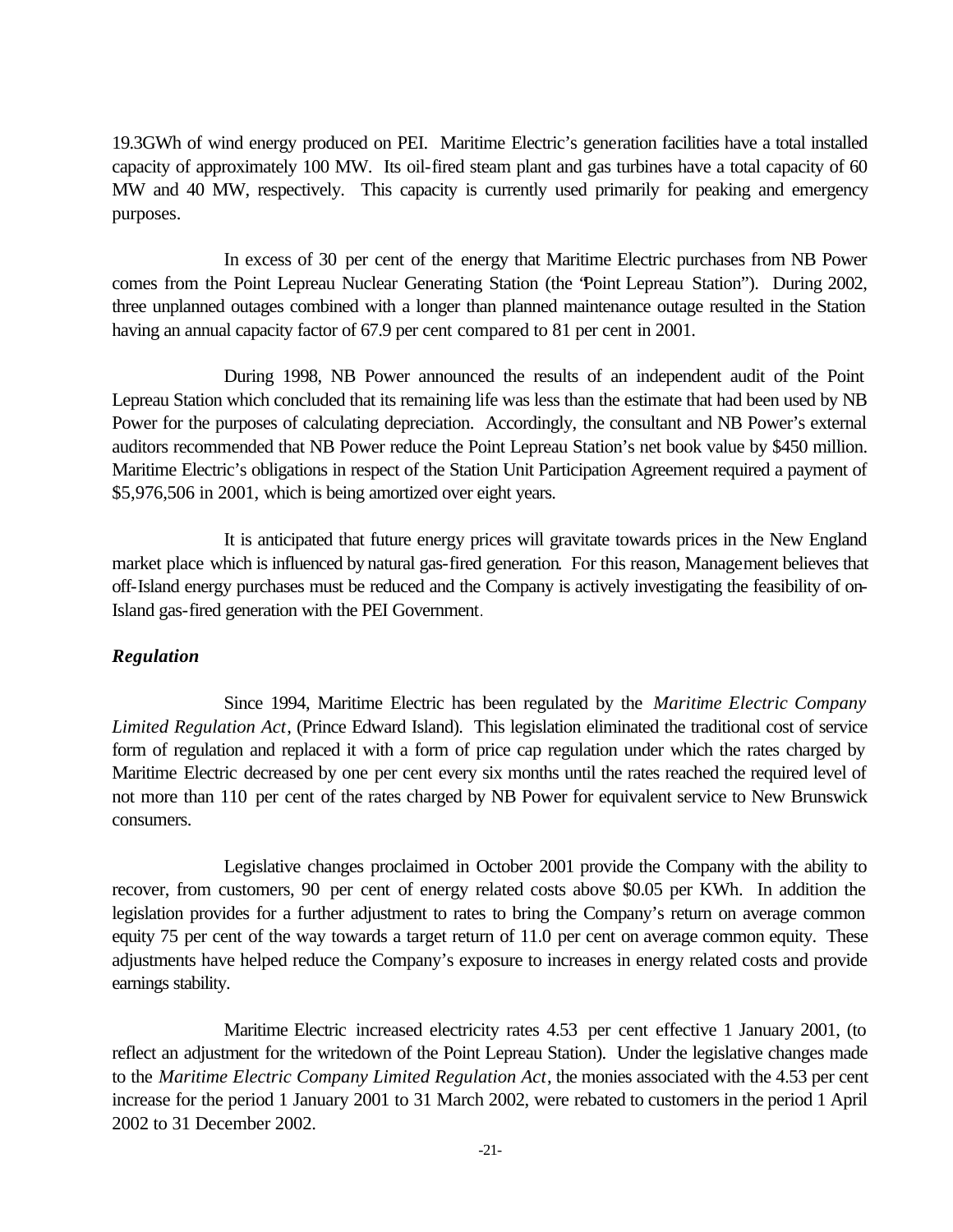Maritime Electric's governing legislation also provides that system reliability must not be less than the average annual levels achieved during the period from 1990 through 1993. System reliability has consistently exceeded this target. Maritime Electric's customers experienced 3.61 hours of interrupted service in 2002 compared with the legislated benchmark of 5.42 hours per annum.

The *Maritime Electric Company Limited Regulation Act* requires the Company to maintain at least 40 per cent of its capital structure in the form of common equity. At 31 December 2002, the common equity component of the Company's capital structure was 39.6 per cent compared to 38.3 per cent in 2001. Effective 1 April 2003, the Company increased its electricity rates by 13.34 per cent. It is anticipated that the common equity component of capital structure will return to 40 per cent in 2003.

#### *Human Resources*

Maritime Electric employed 181 full-time people at 31 December 2002, of which 126 were represented by the International Brotherhood of Electrical Workers, Local 1432. The collective agreement governing these employees expires on 31 December 2004.

#### *Environmental Matters*

Maritime Electric is subject to environmental regulation under various federal, provincial and local laws and regulations including those relating to the generation, storage, handling, disposal and emission of various substances and wastes. Maritime Electric conducts its operations with a view to complying with all applicable federal, provincial and local environmental laws and regulations. Environmental policies and procedures are reviewed periodically and are updated as required. New procedures are developed as required and employees affected by the new or updated procedures receive appropriate training.

Maritime Electric continued to expand its EMS during 2002. This system was implemented for the generation and corporate functions of the Company in 1999. In 2002, the system was fully implemented for the transmission and distribution functions.

During 2002, Maritime Electric continued its program of environmental audits and site assessments on selected properties. Environmental laws and regulations had no material effect on the capital expenditures, earnings or competitive position of Maritime Electric in 2002 and, based on current laws, facts and circumstances, are not expected to have a material effect in the future.

#### **BECOL**

BECOL was incorporated under the laws of Belize in 1991 with Dominion Energy Central America Inc., a wholly owned subsidiary of Dominion Energy Inc of Virginia (USA) owning 95 per cent of the ordinary shares and the remaining 5 per cent owned by the Social Security Board of Belize, a statutory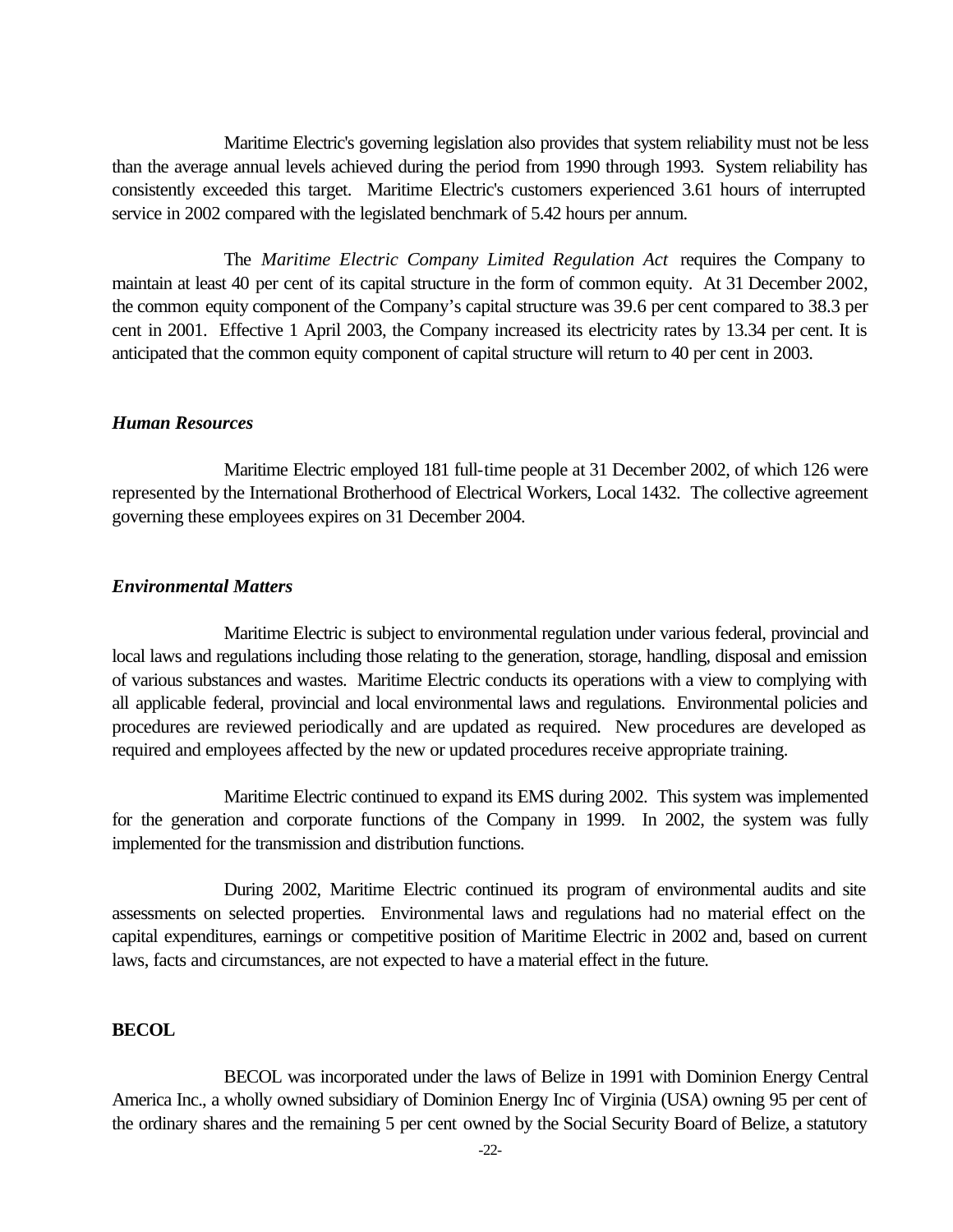body controlled by the Government of Belize. In November 1999, Dominion Energy sold all its interest in BECOL to Duke Energy International which in turn sold this interest to Fortis in January 2001.

The Company was originally formed to develop and manage the hydroelectric potential of the Macal River in Western Belize. The first project undertaken by BECOL was the 25 MW run of river hydroelectric plant at Mollejon and a 115 kV transmission line later transferred to Belize Electricity. The Mollejon project was developed under a build, own, operate and transfer arrangement with the Government of Belize. The plant was commissioned with all units operational in November 1995 and began commercial operations in April 1996, selling all of its output to Belize Electricity. BECOL currently employs 18 full time personnel, none of whom are participants in collective agreements.

BECOL is an unregulated power producer and operates under a set of agreements with the Government of Belize and Belize Electricity including 50-year Power Purchase and Franchise Agreement. Under these agreements, the Mollejon Plant is transferred to the Government of Belize in 2037 after which it is to be leased by the Company for a further 15 years.

The Franchise Agreement grants BECOL the right to use the water in the Macal River, upstream of the Mollejon plant, for hydroelectric generation. The Government of Belize has agreed not to grant any rights, or take any action that would impede the amount or quality of water flow on the upper Macal River. BECOL was afforded full duty-free and tax-free status and the Government warrants that there is no limitation upon the repatriation or free exchange of funds.

## *Environmental Matters*

The Company is a leader in environmental management in Belize, and made its operations compliant with the ISO 14001 international environmental standards in 2002. Regular audits by external auditors are planned to ensure continued compliance.

In November 2001, BECOL received environmental clearance for the Chalillo project, an upstream storage and generation facility that is expected to increase BECOL's energy production from an average of 80 GWh to 160 GWh. In December 2002, BECOL received additional support for the Chalillo project when, in response to a challenge initiated by opponents to construction of a hydroelectric dam, the Supreme Court of Belize ruled that the environmental approvals for the project were in order. In March 2003, the Court of Appeal upheld the ruling of the Supreme Court of Belize and the Public Utilities Commission of Belize approved construction of the Chalillo project. Construction is scheduled to commence during 2003 with completion in 2005.

#### **Belize Electricity**

Belize Electricity is the primary commercial generator, transmitter and distributor of electricity in Belize, Central America. Serving almost 60,000 customers, the Company meets a peak demand of 54 MW from multiple sources, which include power purchases from the Mollejon hydroelectric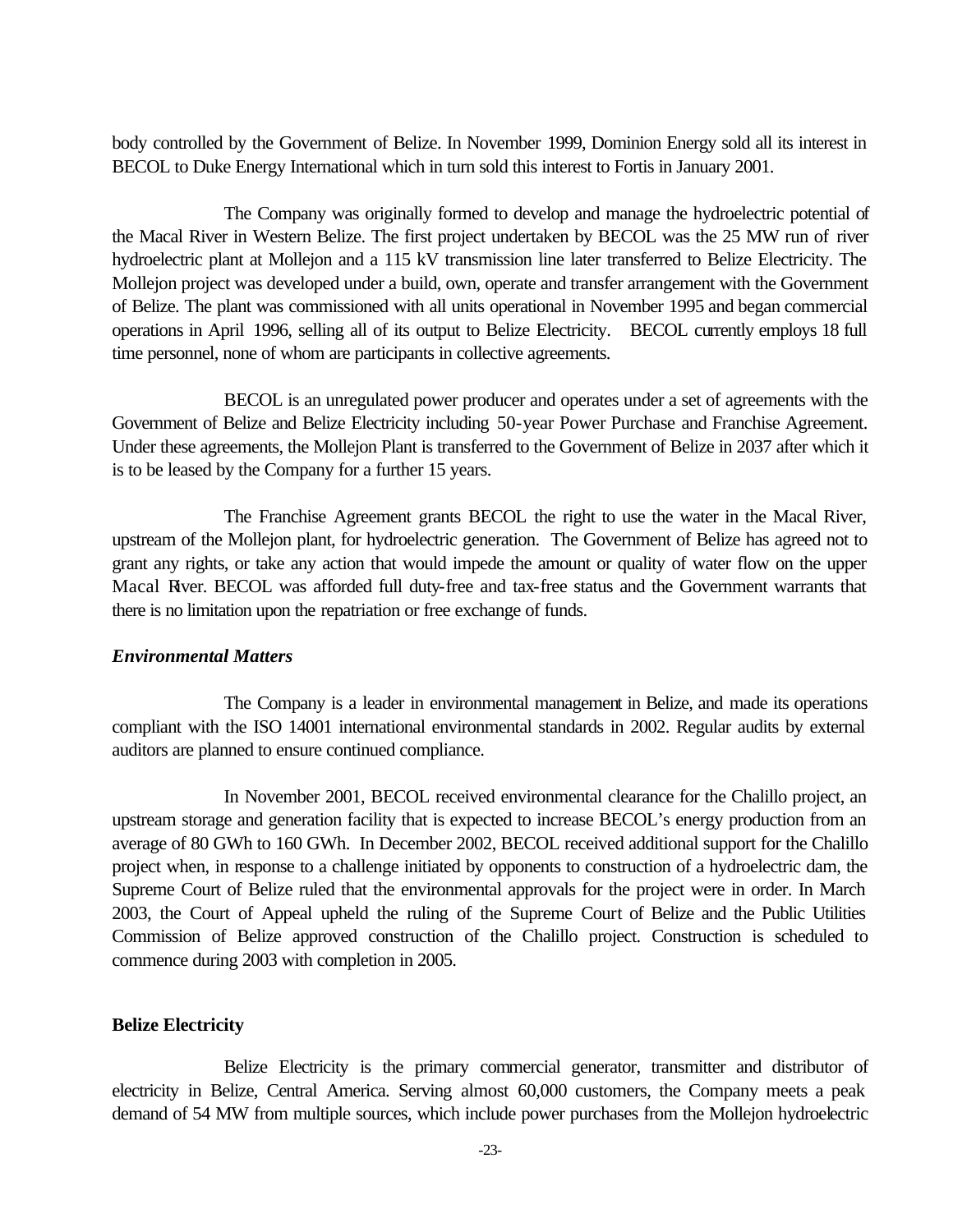facility, from Comission Federal de Electricidad ("CFE"), the Mexican state-owned power Company and from its own diesel-fired generation. All major load centers are connected to the Belize's national electricity system, which, in turn is connected to the Mexican electricity system, allowing Belize Electricity to optimize its power supply options.

#### *Market and Sales*

Annual energy sales increased 8.7 per cent to 279 GWh in 2002 compared to 257 GWh in 2001. Revenue was \$77.8 in 2002 million compared to \$72.4 million in 2001.

|                        | <b>Revenue</b><br>\$000,000 / per cent |           | <b>Gigawatt Hour Sales</b><br>GWh / per cent |            |
|------------------------|----------------------------------------|-----------|----------------------------------------------|------------|
|                        | 2001                                   | 2002      | 2001                                         | 2002       |
| Residential            | 33.0/45.6                              | 43.6/56.0 | 119.1/46.4                                   | 159.2/57.1 |
| Commercial $(1)$       | 31.3/43.2                              | 25.2/32.4 | 117.9/45.9                                   | 98.5/35.3  |
| <b>Street Lighting</b> | 6.0/8.4                                | 6.7/8.6   | 19.7/7.7                                     | 21.2/7.6   |
| Other $^{(2)}$         | 2.1/2.8                                | 2.4/3.0   | ۰                                            |            |
| Total                  | 72.4/100                               | 77.8/100  | 256.7/100                                    | 278.9/100  |

The following chart compares 2002 and 2001 revenue and energy sales.

(1) Includes revenue sources classified as commercial, industrial and Government of Belize. During 2002, certain customers previously classified as commercial were reclassified as residential.

(2) Includes revenue from sources other than from the sale of electricity.

Normal economic growth and a housing boom impacted sales positively. The Company's loss reduction and revenue protection program, which was designed to ensure all energy sales are appropriately measured and billed to customers helped reduce losses and increase sales.

#### *Power Supply*

Belize Electricity purchased and produced 315 GWh of electricity in 2002. The Company purchased 88 GWh from the Mollejon hydroelectric facility and 181 GWh from CFE. The balance, or 46 GWh, was produced by the Company's diesel-fired generation, which has an installed capacity of 27 MW.

The Power III Project, a multi-year project that is being implemented in partnership with the Government of Belize, extended first-time power and street lighting to many rural areas in Belize. During 2002, 47 miles of distribution lines were installed making service available to more than 17,973 housing lots. Significant progress was made with the Power IV Project, which aims to connect isolated load centers in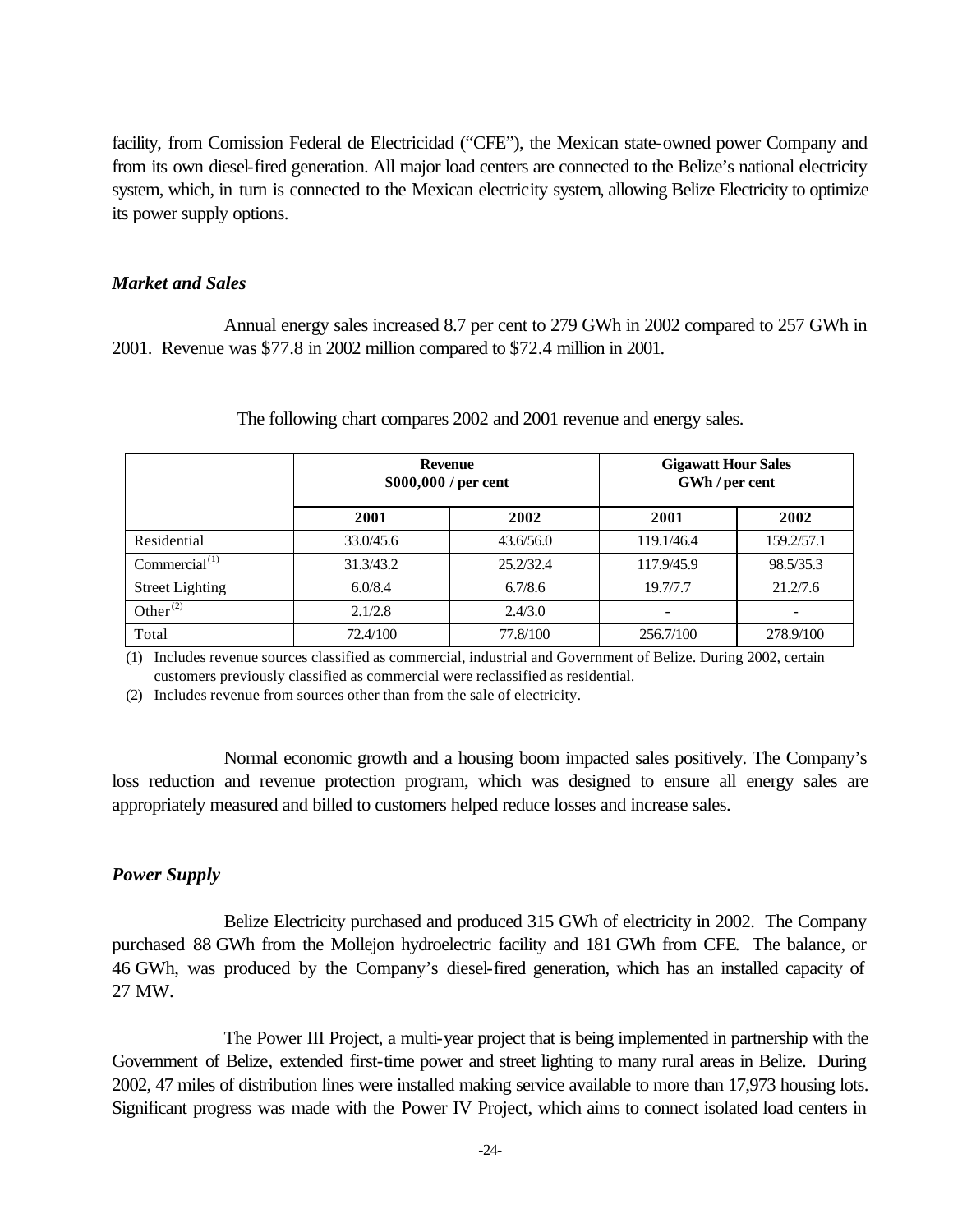southern Belize to the national grid. More than 20 miles of transmission lines were constructed. The project, when completed, will enable the company to close two of its last three remaining isolated diesel plants.

With the Company experiencing annual growth in energy demand of between 8-10 per cent in recent years, Belize Electricity had an immediate need to improve its ability to meet peak power demand and have back-up capacity in case of loss of supply from any of the three main sources. In August 2002, Belize Electricity signed a US \$8.8 million contract to purchase a Gas Turbine Generator set.

#### *Regulation*

Belize Electricity is regulated by a Public Utilities Commission ("PUC") under the terms of an amendment to the *1992 Electricity Act* (the "Electricity Act") and the *Public Utilities Commission Act of 1999.* In 1999, the Electricity Act was amended to establish a new regulatory framework including the formation of the PUC. The amendments to the Electricity Act introduced new and transparent tariff setting methodologies and established new reliability and service standards. The regulatory structure provides incentive to Belize Electricity to provide customers with reliable power and quality service and to manage the electricity delivery process as efficiently as possible.

Effective 1 January 2000, the PUC established a Cost of Power Rate Stabilization Account. The account is designed to normalize changes in the price of electricity due to fluctuating fuel costs. It will stabilize electricity rates for consumers while providing Belize Electricity with a mechanism which permits, over time, the full recovery of its cost of electricity. Effective 1 July 2002 a Hurricane Cost of Power Rate Stabilization Account ("HCRSA") was also established to normalize hurricane reconstruction cost impacts on customers.

The company's license to generate, transmit and supply electricity in Belize expires in 2015. Under the terms of the license, the Company has the right of first refusal on any subsequent license. If the license is not renewed for any reason, Belize Electricity will be entitled to receive, upon the transfer of its electric utility assets to a new operator, the greater of market value or 120 per cent of the net book value of these assets.

The PUC has approved By-laws that govern the tariffs, rates and charges for the transmission and supply of electricity. The By-laws also govern quality of service standards for existing and new services. These By-Laws mandate a five cents decrease in electricity rates for the period 2000 through 2005. The quality of service standards will be monitored and formalized over a transition period from 1 January 2000 through 30 June 2005 and will become effective 1 July 2005.

## *Human Resources*

Belize Electricity employed 237 people at 31 December 2002, of which 115 were represented by the Belize Energy Workers Union. The Company's collective agreement with the Union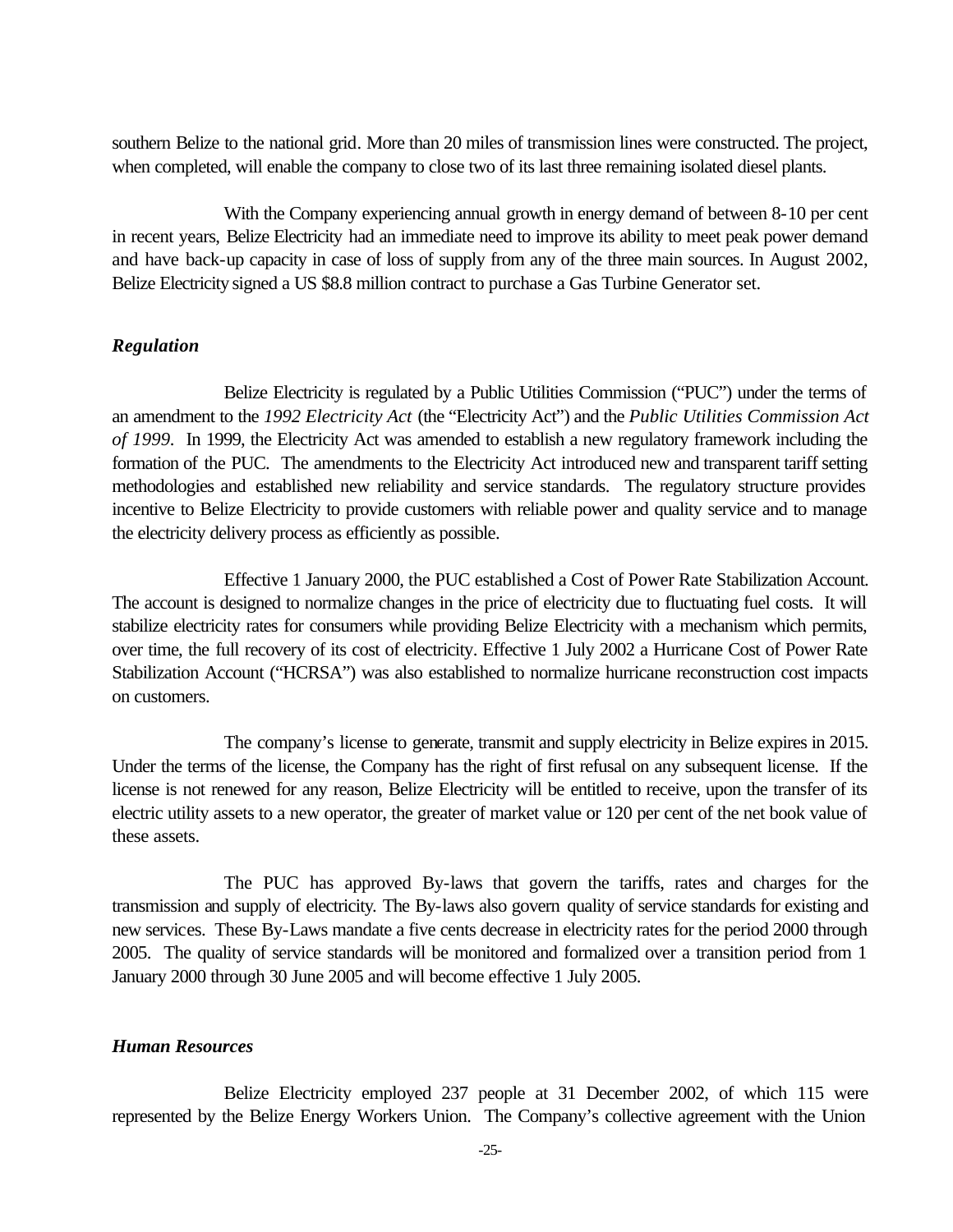was signed on 29 November 2000 and is to be reviewed every five years.

## *Environment*

As part of its ongoing commitment to fully comply with internationally acceptable environmental standards, the Company initiated a number of proactive environmental measures in 2002. A bio-remediation cell, commonly used to treat or reduce concentrations of petroleum hydrocarbons in impacted soils, was installed at the generating station in the Toledo district. Drain tanks were also built at the generating stations in the Toledo districts and Ladyville to minimize possible environmental impact.

Environmental laws and regulations had no material effect on the capital expenditures, earnings or competitive position of Belize Electricity in 2002 and, based on current law, facts and circumstances, are not expected to have a material effect in the future.

## **Caribbean Utilities**

Caribbean Utilities operates the only public electric utility on the Island of Grand Cayman, Cayman Islands. Caribbean Utilities serves approximately 20,000 customers with installed capacity of 115 MW and meets a peak load of 77 MW. The aggregate annual energy sold by Caribbean Utilities was 416 GWh for the fiscal year ended 30 April 2002 and is expected to increase to 446 GWh in 2003.

Fortis acquired its original interest in Caribbean Utilities in March 2000 when it purchased a 20% interest. Fortis entered into a Shareholder Agreement with Caribbean Utilities' major shareholder, whereby Fortis was granted a right of first refusal on that shareholder's 32 per cent interest in Caribbean Utilities. The Corporation also entered into a Standstill Agreement that would limit the number of additional shares Fortis could purchase in Caribbean Utilities.

The Corporation increased its interest in March 2002 by approximately 2 per cent when it purchased 687,700 Class A Ordinary Shares through a number of transactions and on 30 January 2003, acquired an additional 3,863,695 Class A Ordinary Shares, approximately 15.9 per cent of the outstanding Class A Ordinary Shares. Following these purchases, Fortis beneficially owns 9,301,395 Class A Ordinary Shares, or approximately 38 per cent of the outstanding Class A Ordinary Shares.

Under a new standstill agreement, Caribbean Utilities has agreed to nominate four Fortis nominees for election to the Caribbean Utilities Board of Directors and Fortis has agreed not to vote its Class A Ordinary Shares against Caribbean Utilities' management nominees to the Caribbean Utilities Board of Directors. Caribbean Utilities has also granted Fortis a pre-emptive right to participate in any subsequent issuances of voting securities (other than under existing share issuance plans and compensation arrangements) so as to permit Fortis to maintain its proportionate interest in Caribbean Utilities. The agreement expires 3 March 2008.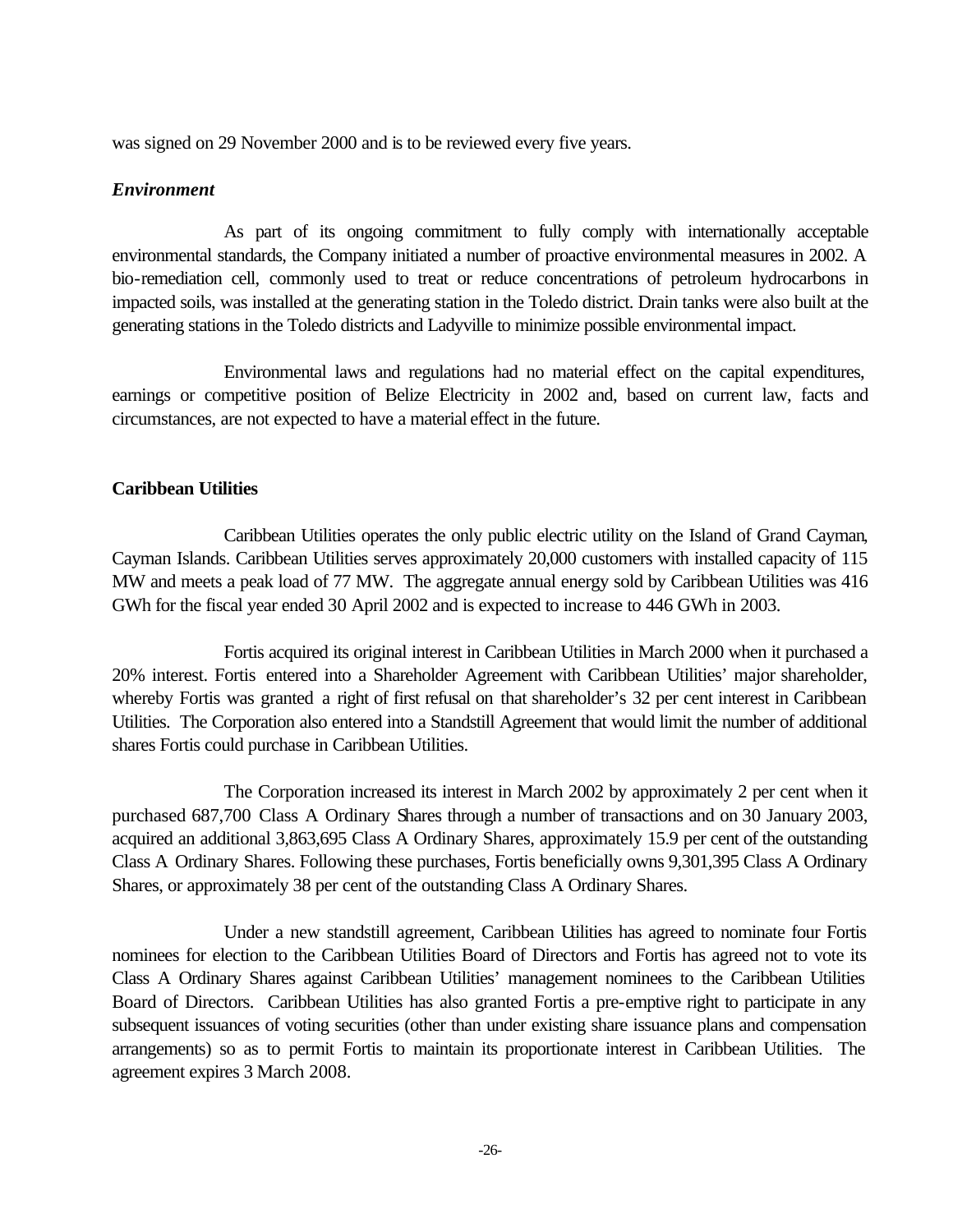Effective 30 January 2003, with the increase in voting control to 38 per cent and four nominees to the Board of Directors, Fortis is now accounting for this investment on the equity basis of accounting. Previously, the Corporation accounted for this investment on the cost basis whereby only dividend income received from Caribbean Utilities was included in income. Effective 30 January 2003, Fortis records its proportion of earnings of Caribbean Utilities, net of dividends.

## *Regulation*

Caribbean Utilities operates the only public electric utility on the Island of Grand Cayman, Cayman Islands pursuant to a 25-year exclusive license, expiring in 2011. Under the terms of the license, the Company is permitted to earn a rate of return on rate base of 15 per cent and is permitted to flow through fuel costs to customers. Caribbean Utilities submitted a proposal in July 2002 to extend its current license and replace the 15 per cent return on rate base mechanism for adjusting consumer rates with a price cap mechanism. Under the formula, electricity rates would be tied to published inflation indices with fuel costs, regulatory costs and government levies as flow through recoveries. Management of Caribbean Utilities is currently negotiating the proposal with the Government and the existing license will remain in effect until such time as an agreement is reached.

#### *Human Resources*

Caribbean Utilities has approximately 200 employees. The Company's work force is nonunionized, and Caribbean Utilities' management believes that employee relations are good. Approximately 50 per cent of the employees are shareholders in the Company, and an Employee Share Purchase Plan exists to encourage employee ownership of Class A Ordinary Shares.

## *Environmental Matters*

Caribbean Utilities' management believes that the Company conforms to all Cayman Islands planning regulations. There are environmental risks associated with the Company's operations, such as risks involved in the storage and handling of diesel fuel and emissions resulting from the burning of such fuel and the disposal of waste oil. Although environmental regulations in the Cayman Islands are less onerous than those in force in North America, the Company believes it acts responsibly in environmental matters and continues to monitor its operations in this regard.

The Company continues to promote its Energy Smart program with the objective of educating its customers about energy efficiency and conservation at home and in the workplace. Caribbean Utilities has identified three areas of environmental priority as a result of previous and ongoing studies and investigations: exhaust emissions, oily waste and noise levels. Caribbean Utilities' commitment to environmental responsibility is also demonstrated in its International Organization for Standardization (ISO) certification plans. Caribbean Utilities is proposing to implement ISO 14001 Environmental Management Systems and apply for certification in calendar 2003.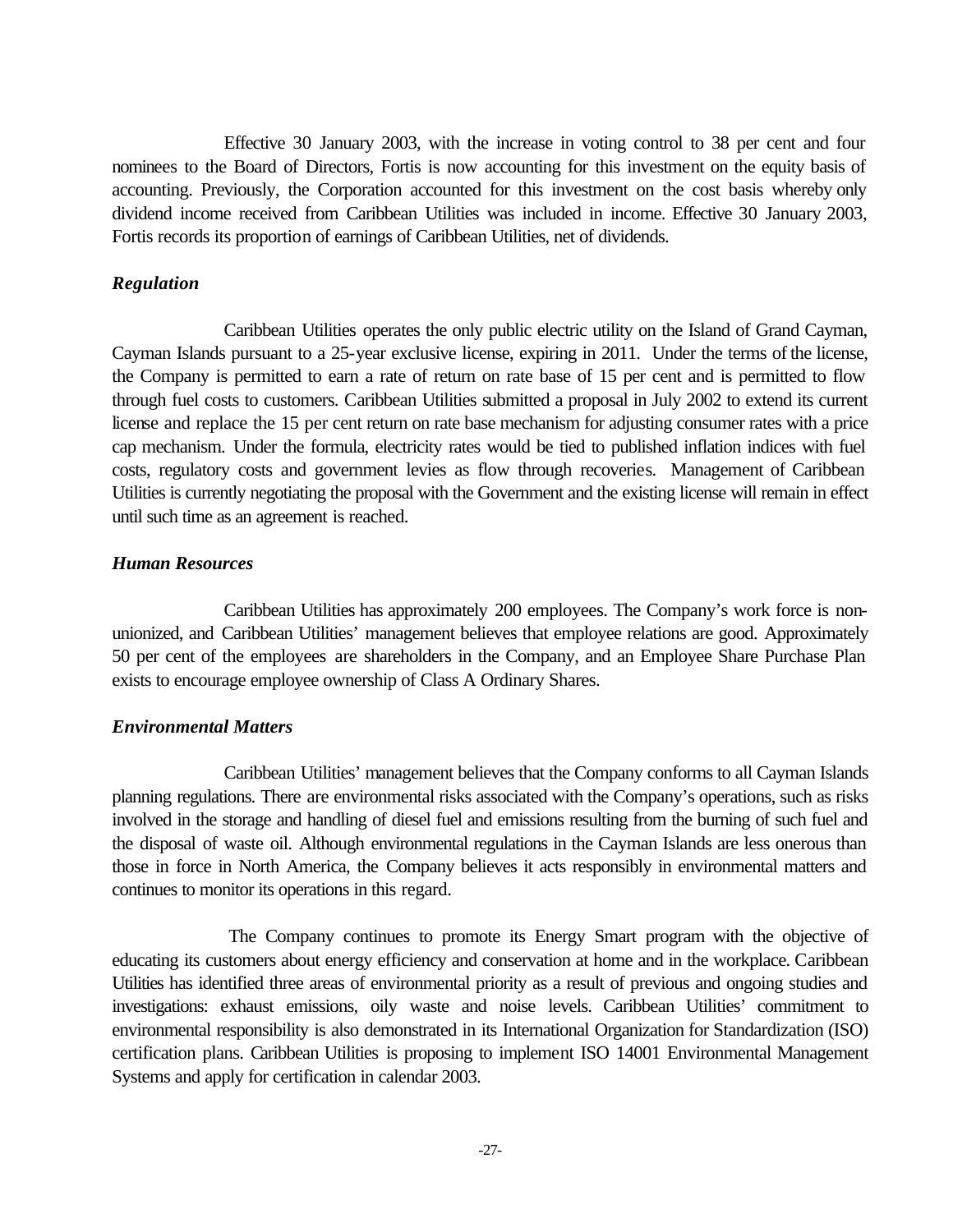## **Exploits River Hydro Partnership**

Fortis owns 100 per cent of Central Newfoundland Energy Inc., whose principal activity is its 51 per cent involvement in the **Exploits River Hydro Partnership** project. The project is a partnership with Abitibi-Consolidated Inc. ("Abitibi-Consolidated") to develop two of Abitibi-Consolidated's hydroelectric generating facilities on the Exploits River at a cost of approximately \$68 million. Construction at the 2 facilities is expected to be completed in 2003. The increased energy from the redeveloped facilities will be sold to Newfoundland Hydro under a long-term, take-or-pay power purchase agreement, which is exempt from regulation.

## **Fortis Properties**

Fortis Properties is the only non-utility subsidiary of Fortis and the primary vehicle for diversification and growth outside the electric utility business, with interests in office buildings, shopping centers and hotels. In 2002, Fortis Properties derived approximately 54 per cent of its revenue from real estate operations and 46 per cent of its revenue from hotel operations, the same ratio as 2001. Fortis Properties derived approximately 72 per cent of its operating earnings from real estate operations and 28 per cent of its operating earnings from hotel operations, comparable to 2001.

## *Real Estate Division*

Fortis Properties' real estate division grew substantially in 2002. The acquisitions of Cabot Place I and Kings Place, increased the division's portfolio by 423,000 square feet to over 2.7 million square feet.

In the major markets of Atlantic Canada, the commercial real estate sector has benefited from strong economic growth and the resultant job creation over the past several years. In 2002, rental and occupancy rates stabilized. Market supply also remained stable, with new construction primarily limited to projects that were pre-leased, and generally located in suburban markets.

The real estate portfolio, anchored by high quality tenants with long-term leases, continued to experience high occupancy levels in 2002, ending the year with 94.2 per cent occupancy, compared to 93.5 per cent in 2001. Rental rates remained stable during the year.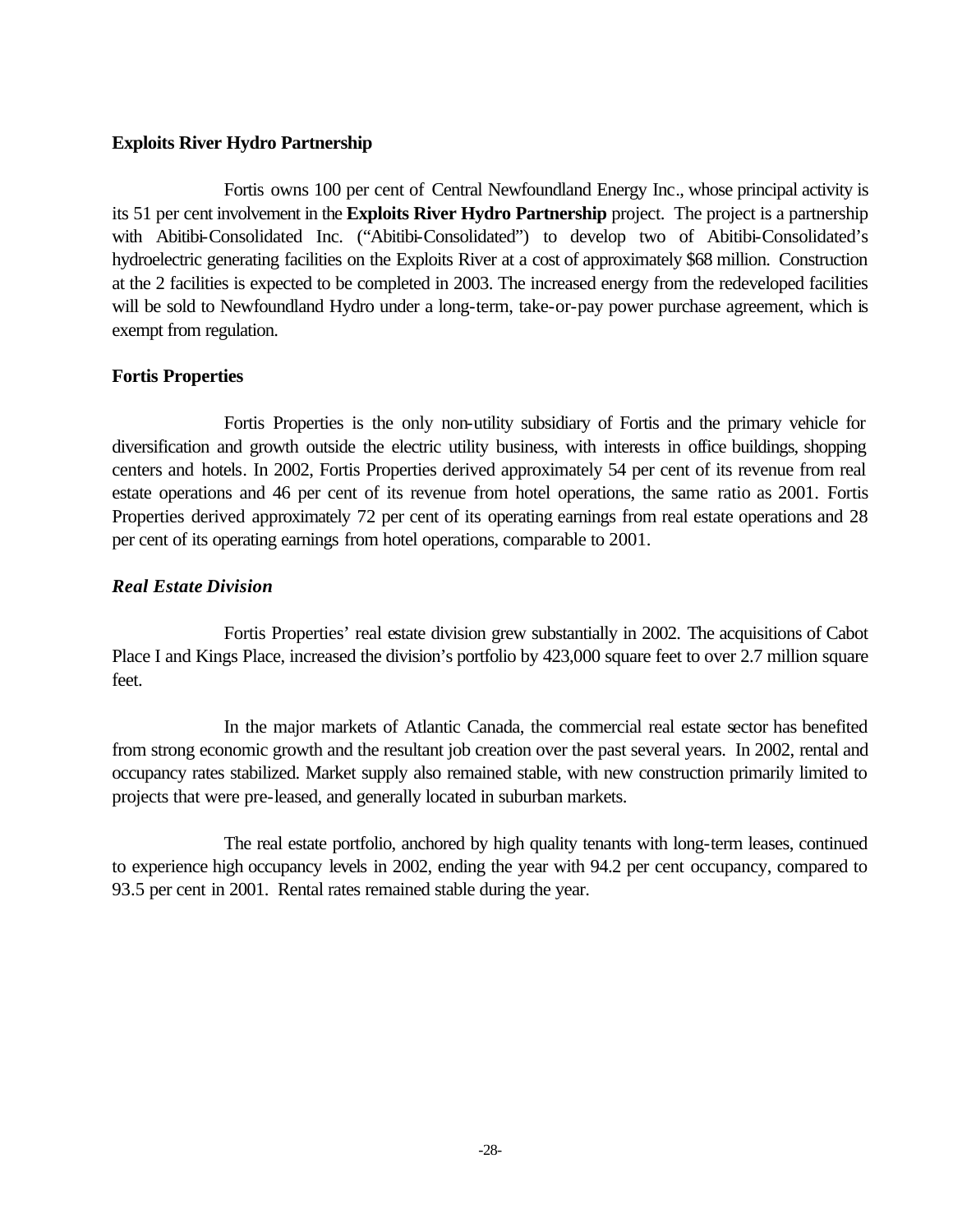|                          |                  |                          | Gross Lease Area |
|--------------------------|------------------|--------------------------|------------------|
| Property                 | Location         | Type of Property         | (square feet)    |
| Fort William Building    | St. John's, NL   | Office                   | 188,170          |
| TD Place                 | St. John's, NL   | Office                   | 92,838           |
| Fortis Building          | St. John's, NL   | Office                   | 82,410           |
| Cabot Place I            | St. John's, NL   | Office                   | 133,327          |
| Miscellaneous Office     | St. John's, NL   | Office and Retail        | 73,128           |
| Marystown Mall           | Marystown, NL    | Retail                   | 86,891           |
| Fraser Mall              | Gander, NL       | Retail                   | 101,591          |
| Viking Mall              | St. Anthony, NL  | Retail                   | 64,872           |
| <b>Fortis Tower</b>      | Corner Brook, NL | Office                   | 70,245           |
| Millbrook Mall           | Corner Brook, NL | Retail                   | 121,936          |
| <b>Maritime Centre</b>   | Halifax, NS      | <b>Office and Retail</b> | 560,572          |
| <b>Blue Cross Centre</b> | Moncton, NB      | Office and Retail        | 265,245          |
| Kings Place              | Fredericton, NB  | Office and Retail        | 290,188          |
| <b>Brunswick Square</b>  | Saint John, NB   | <b>Office and Retail</b> | 511,109          |

The following chart sets out the office and retail properties currently owned by Fortis Properties, in each case as legal and beneficial owner:

## *Hospitality Division*

Fortis Properties' Hospitality Division consists of eight hotel properties in Newfoundland and Labrador, Nova Scotia and New Brunswick. All hotel properties are managed directly by Fortis Properties. In 2002, Fortis Properties' Hospitality Division achieved improvements in both occupancy and room rates, with growth in Revenue per Available Room ("RevPar") for the seventh consecutive year. Average occupancy improved to 62.2 per cent from 60.0 per cent in 2001, while the average daily rate increased significantly to \$99.66 compared to \$92.59 in 2001. These improvements resulted in RevPar increasing to \$62.03, an 11.6 per cent increase compared to 2001.

2002 marked the first full year of operation for the Four Points by Sheraton Halifax. The addition of this hotel helped increase divisional financial performance as the hotel made the largest contribution to growth and achieved fair market share within eight months of opening. Building on the momentum of the hotel, Fortis Properties officially opened the Four Points by Sheraton Halifax Conference Centre in March 2002. The conference center is located in the attached Company-owned Maritime Centre and increased banquet facilities at the Four Points by Sheraton Halifax by 4,000 square feet.

In December 2002, Fortis Properties acquired the Delta St. John's Hotel and Conference Centre. Interconnected to Cabot Place I, this 276-room hotel is the premier conference facility in St. John's with approximately 18,000 square feet of meeting and banquet space. The Delta St. John's marks the eighth hotel in the Company's portfolio and the third to be operated under the Delta Hotel brand.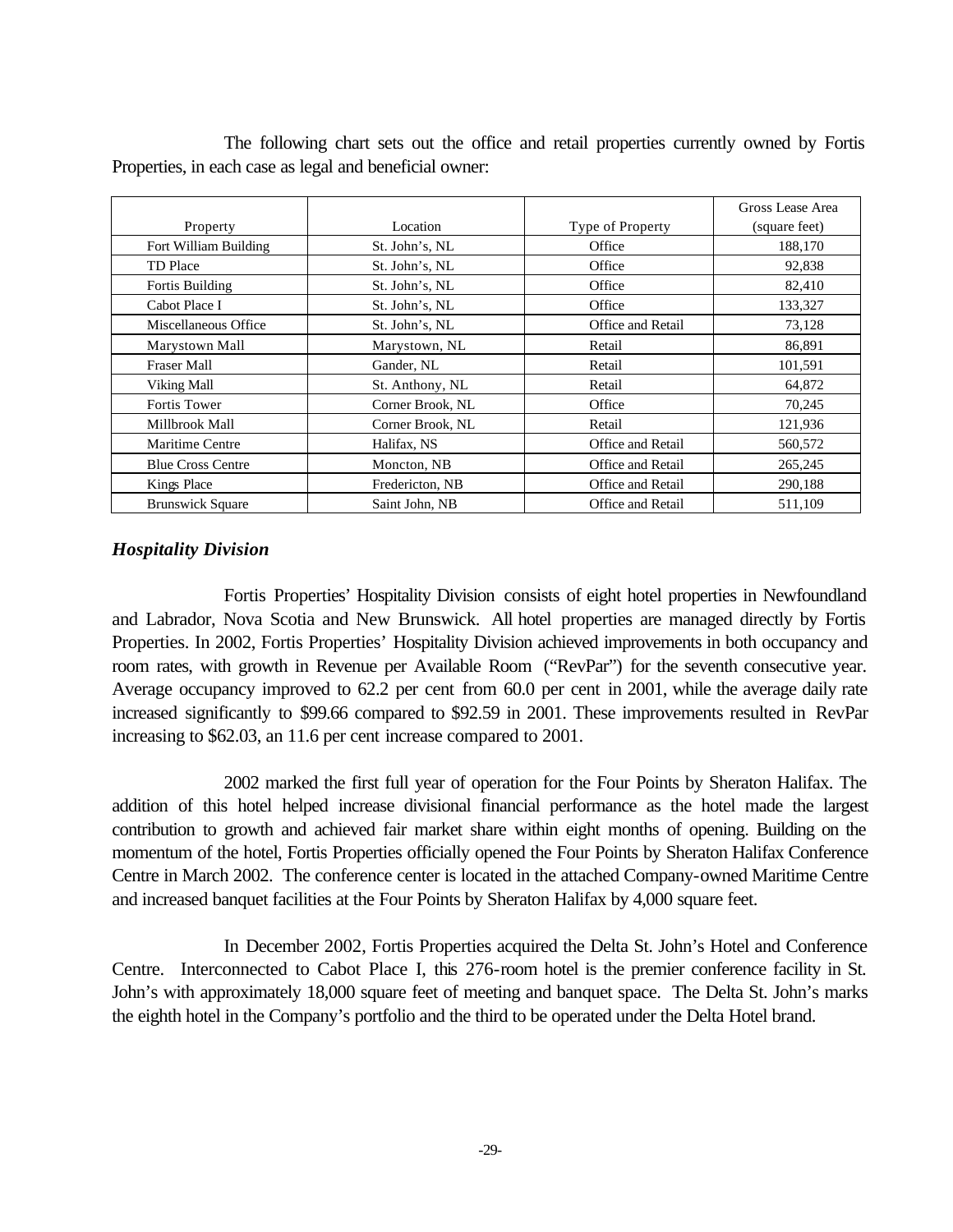|                            |                         | Number of          | Conference Facilities |
|----------------------------|-------------------------|--------------------|-----------------------|
| Property                   | Location                | <b>Guest Rooms</b> | (square feet)         |
| Holiday Inn St. John's     | St. John's, NL          | 250                | 11,000                |
| Delta St. John's Hotel and | St. John's, NL          | 276                | 18,000                |
| Conference Center          |                         |                    |                       |
| Holiday Inn Corner Brook   | Corner Brook, NL        | 101                | 4,932                 |
| Mount Peyton               | Grand Falls-Windsor, NL | 150                | 4,433                 |
| Four Points by Sheraton    | Halifax, NS             | 177                | 5,500                 |
| Days Inn Sydney            | Sydney, NS              | 165                | 1,000                 |
| Delta Sydney               | Sydney, NS              | 152                | 6,265                 |
| Delta Brunswick            | Saint John, NB          | 255                | 12.776                |

The hotel properties owned and managed by Fortis Properties are summarized as follows:

#### *Human Resources*

Fortis Properties had 870 employees at 31 December 2002. Employees at the Days Inn Sydney are members of a bargaining unit represented by the Hotel Employees' and Restaurant Employees' Union. A new three-year collective agreement was signed on 7 March 2002. A new three year collective agreement between Fortis Properties and the Canadian Auto Workers ("CAW") covering employees at the Delta Sydney was signed on 6 February 2003. The collective agreement between Fortis Properties and the United Food and Commercial Workers ("UFCW") covering employees at the Delta St. John's expired on 31 December 2002 with negotiations scheduled to commence early in 2003.

## *Environmental Matters*

Fortis Properties is committed to meeting the requirements of environmental standards related to its business operations. In assessing new properties, all buildings and hotels must meet environmental standards. This process is also applied to existing properties, ensuring environmental compliancy of all facilities.

Environmental laws and regulations had no material effect on the capital expenditures, earnings or competitive position of Fortis Properties in 2002 and, based on current law, facts and circumstances, are not expected to have such effect in the future.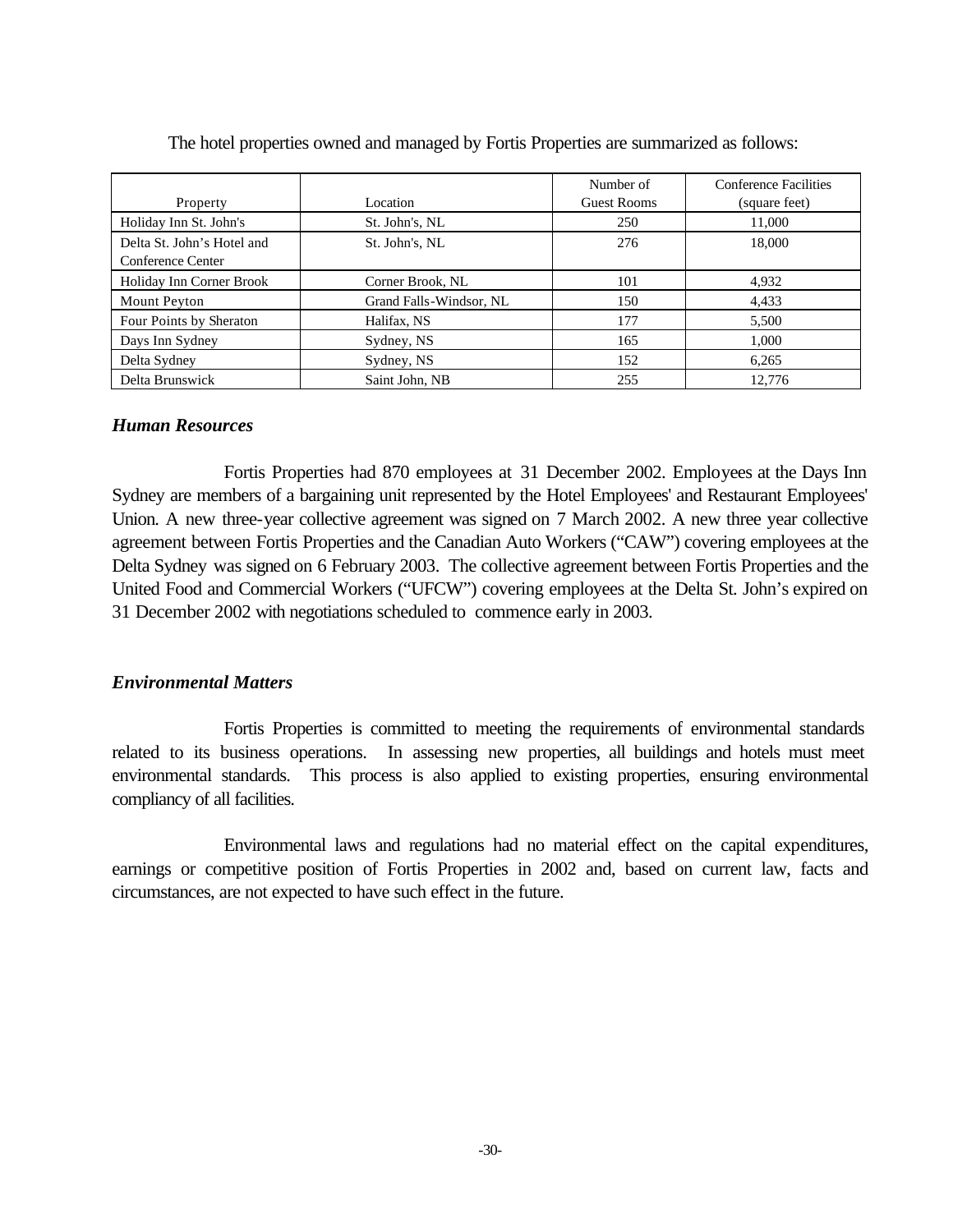## **FORTIS INC. SELECTED CONSOLIDATED FINANCIAL INFORMATION Three-Year Summary (Audited)**

|                                                       | <b>For Year Ended December 31</b> |                                      |           |
|-------------------------------------------------------|-----------------------------------|--------------------------------------|-----------|
|                                                       |                                   | (in \$000s except per share amounts) |           |
|                                                       | 2002                              | $2001^{(3)}$                         | 2000      |
| Operating Revenue <sup>(1)(2)</sup>                   | 715,465                           | 628,254                              | 580,197   |
| Earnings before<br>Non-Controlling<br>Interest<br>and |                                   |                                      |           |
| <b>Discontinued Operations</b>                        | 67,481                            | 56,738                               | 39,375    |
| Earnings before Discontinued Operations               |                                   |                                      |           |
|                                                       | 63,252                            | 52,876                               | 36,226    |
| Earnings Applicable to Common Shares                  | 63,252                            | 53,597                               | 36,759    |
|                                                       |                                   |                                      |           |
| <b>Total Assets</b>                                   | 1,986,999                         | 1,624,752                            | 1,478,596 |
| Long-Term Debt (net of current portion)               | 942,300                           | 746,092                              | 678,349   |
| Non-Controlling Interest                              | 39,955                            | 36,419                               | 31,502    |
| <b>Preference Shares</b>                              |                                   | 50,000                               | 50,000    |
| Common Shareholders' Equity                           | 584,453                           | 449,519                              | 412,140   |
|                                                       |                                   |                                      |           |
| Earnings per Common Share before Discontinued         | 3.89                              | 3.55                                 | 2.68      |
| Operations                                            |                                   |                                      |           |
| Earnings per Common Share                             | 3.89                              | 3.60                                 | 2.72      |
| Diluted Earnings per Common Share before Discontinued | 3.85                              | 3.54                                 | 2.68      |
| Operations                                            |                                   |                                      |           |
| Diluted Earnings per Common Share                     | 3.85                              | 3.59                                 | 2.72      |
| Dividends Paid per Common Share                       | 1.94                              | 1.87                                 | 1.84      |
| Dividends Paid per Preferred Share                    | 1.4916                            | 1.4875                               | 1.4875    |

(1) Operating revenue reflects weather adjusted values related to Newfoundland Power's Weather Normalization Reserve.

(2) Operating Revenues have been restated to exclude revenue from discontinued operations.

(3) Comparative 2001 results have been restated to reflect the adoption of the Canadian Institute of Chartered Accountants' recommendations on accounting for foreign exchange gains and losses. (See Note 2 to the Consolidated Financial Statements.)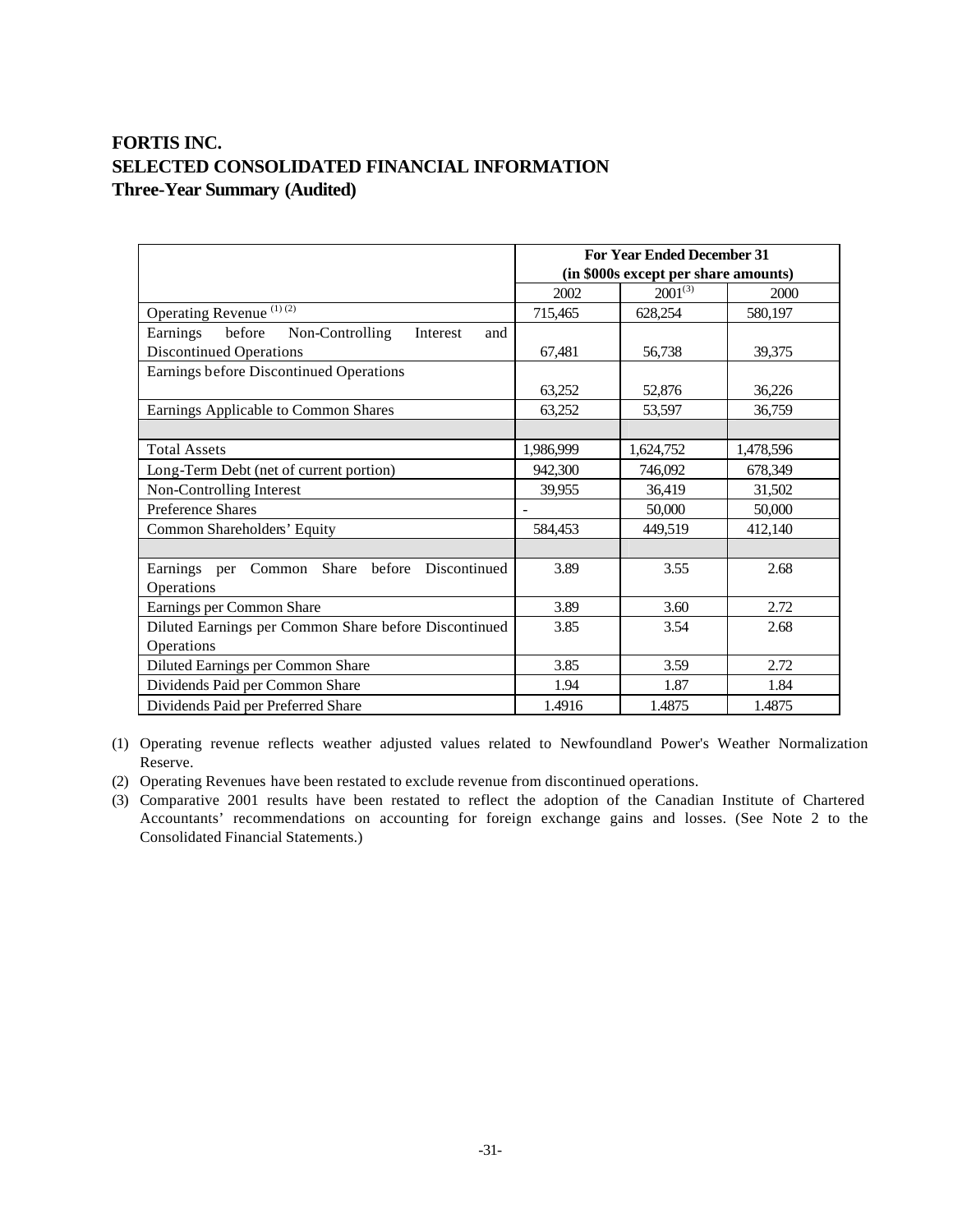| <b>Ouarter Ended</b>         | <b>Operating</b><br><b>Revenue</b> | <b>Earnings</b><br>before<br>Non-<br><b>Controlling</b> | <b>Earnings before</b><br><b>Discontinued Operations</b> |                  | <b>Earnings Applicable</b><br>to Common Shares |                  |
|------------------------------|------------------------------------|---------------------------------------------------------|----------------------------------------------------------|------------------|------------------------------------------------|------------------|
|                              |                                    | <b>Interest</b>                                         | Aggregate                                                | <b>Per Share</b> | Aggregate                                      | <b>Per Share</b> |
|                              | $(\$000s)$                         | $(\$000s)$                                              | (\$000s)                                                 | \$)              | $(\$000s)$                                     | \$)              |
| 31 March 2001 <sup>(1)</sup> | 179.438                            | 16.165                                                  | 15.360                                                   | 1.03             | 15.489                                         | 1.04             |
| 30 June $2001^{(1)}$         | 156,836                            | 17.349                                                  | 15.956                                                   | 1.07             | 16,548                                         | 1.11             |
| 30 September $2001^{(1)}$    | 137,636                            | 12,945                                                  | 11,654                                                   | 0.78             | 11,654                                         | 0.78             |
| 31 December $2001^{(1)}$     | 154.344                            | 11,000                                                  | 9.906                                                    | 0.67             | 9,906                                          | 0.67             |
| 31 March 2002                | 182,755                            | 15,745                                                  | 14.994                                                   | 0.99             | 14.994                                         | 0.99             |
| 30 June 2002                 | 166,565                            | 17,575                                                  | 16,545                                                   | 1.05             | 16,545                                         | 1.05             |
| 30 September 2002            | 169,927                            | 19,452                                                  | 17,989                                                   | 1.05             | 17,989                                         | 1.05             |
| 31 December 2002             | 196.218                            | 14,709                                                  | 13,724                                                   | 0.80             | 13,724                                         | 0.80             |

#### **Quarterly Revenue and Earnings (Unaudited)** (1)

(1) Comparative 2001 results have been restated to reflect the adoption of the Canadian Institute of Chartered Accountants' recommendations on accounting for foreign exchange gains and losses. (See Note 2 to the Consolidated Financial Statements.)

#### **DIVIDEND POLICY**

Dividends on Common Shares of Fortis are declared at the discretion of the Board of Directors. Fortis paid cash dividends on its Common Shares of \$1.94 in 2002, \$1.87 in 2001, and \$1.84 in 2000. On 11 December 2002 the Board of Directors increased the regular quarterly dividend to \$0.52, payable beginning with the 1 March 2003 dividend.

Regular quarterly dividends at the prescribed annual rate of 5.95 per cent, or \$1.4875 per share, were paid on all the Corporation's First Preference Shares, Series B. The Series B preference shares were redeemed on 2 December 2002. Total dividends of \$1.4916 per share were paid in 2002.

In October 2000, Fortis issued \$100 million of 7.4 per cent Senior Unsecured Debentures due October 2010. The trust deed pertaining to the issue of such debentures contains a covenant which provides that Fortis shall not declare or pay any dividends (other than stock dividends or cumulative preferred dividends on preferred shares not issued as stock dividends) or make any other distribution on its shares if, immediately thereafter, its consolidated funded obligations would be in excess of 75 per cent of its total consolidated capitalization.

#### **MANAGEMENT DISCUSSION AND ANALYSIS**

Reference is made to the Management Discussion and Analysis on pages 28 through 43 of the 2002 Annual Report to Shareholders, which pages are incorporated herein by reference.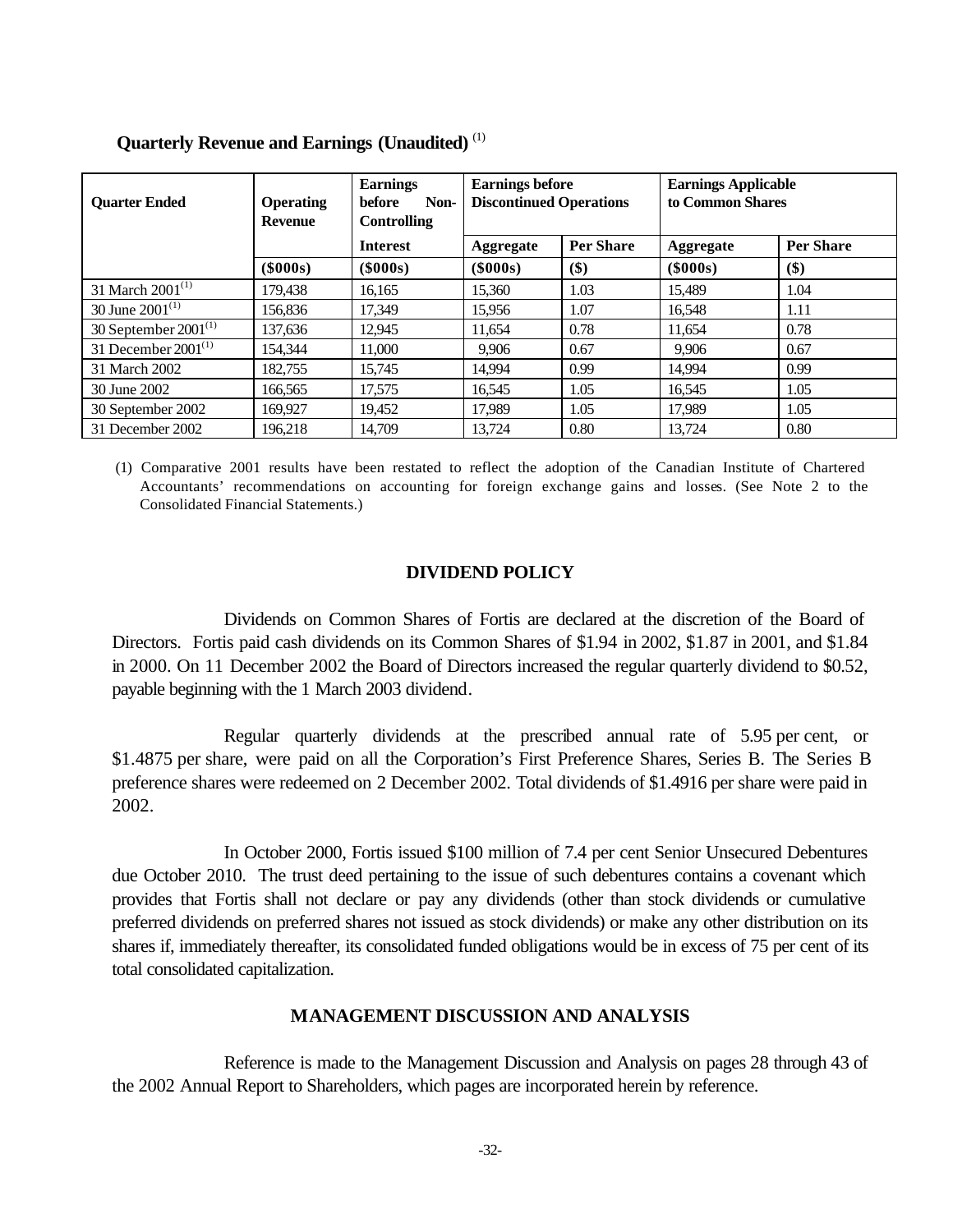## **MARKET FOR SECURITIES**

The Corporation's Common Shares are listed on the Toronto Stock Exchange.

## **DIRECTORS & OFFICERS**

The following chart sets out the name and municipality of residence of each of the directors of Fortis and indicates the office held. All directors are elected annually. In 1998, the Board of Directors adopted, as a policy, that directors would normally serve the earlier of, a term of ten years or until the year following their  $70<sup>th</sup>$  birthday.

| <b>Name</b>                                                                 | <b>Principal Occupations</b><br><b>Within Five Preceding Years</b>                                                                                                                                                                                                                   | <b>Director</b><br><b>Since</b> |
|-----------------------------------------------------------------------------|--------------------------------------------------------------------------------------------------------------------------------------------------------------------------------------------------------------------------------------------------------------------------------------|---------------------------------|
| ANGUS A. BRUNEAU <sup>(1)(2)</sup><br>St. John's, Newfoundland and Labrador | Chair of the Corporation                                                                                                                                                                                                                                                             | 1987                            |
| <b>BRUCE CHAFE (1)</b><br>St. John's, Newfoundland and Labrador             | Corporate Director<br>Mr. Chafe is a former senior partner of Deloitte & Touche, LLP. He<br>retired from this position in 1997.                                                                                                                                                      | 1997                            |
| DARRYL D. FRY <sup>(2)</sup><br>Osprey, Florida                             | Corporate Director<br>Mr. Fry is the former Chairman and Chief Executive Officer of Cytec<br>Industries. He retired from these positions in 1998 and 1999 respectively.                                                                                                              | 1998                            |
| <b>GEOFFREY F. HYLAND</b> <sup>(1)</sup><br>Alton, Ontario                  | Mr. Hyland is the President and Chief Executive Officer of ShawCor Ltd.<br>(Formerly Shaw Industries Ltd.) and has held this position since 1995.                                                                                                                                    | 2001                            |
| LINDA L. INKPEN <sup>(2)</sup><br>St. John's, Newfoundland and Labrador     | <b>Medical Practitioner</b>                                                                                                                                                                                                                                                          | 1994                            |
| H. STANLEY MARSHALL<br>St. John's, Newfoundland and Labrador                | President and Chief Executive<br>Officer of the Corporation                                                                                                                                                                                                                          | 1995                            |
| JOHN S. McCALLUM <sup>(1)</sup><br>Winnipeg, Manitoba                       | Dr. McCallum is a Professor of Finance in the Faculty of Management of<br>the University of Manitoba in Winnipeg and has held this position since<br>1973.                                                                                                                           | 2001                            |
| ROY P. RIDEOUT <sup>(2)</sup><br>Halifax, Nova Scotia                       | Mr. Rideout retired as Chairman and Chief Executive Officer of Clarke<br>Inc. in October 2002. From 1993 until his appointment at Clarke Inc.,<br>Mr. Rideout was the President and Chief Operating Officer of<br>Newfoundland Capital Corporation, the former parent of Clarke Inc. | 2001                            |

## **DIRECTORS**

Τ

٦

(1) These individuals serve on the Audit Committee.

(2) These individuals serve on the Governance and Human Resources Committee.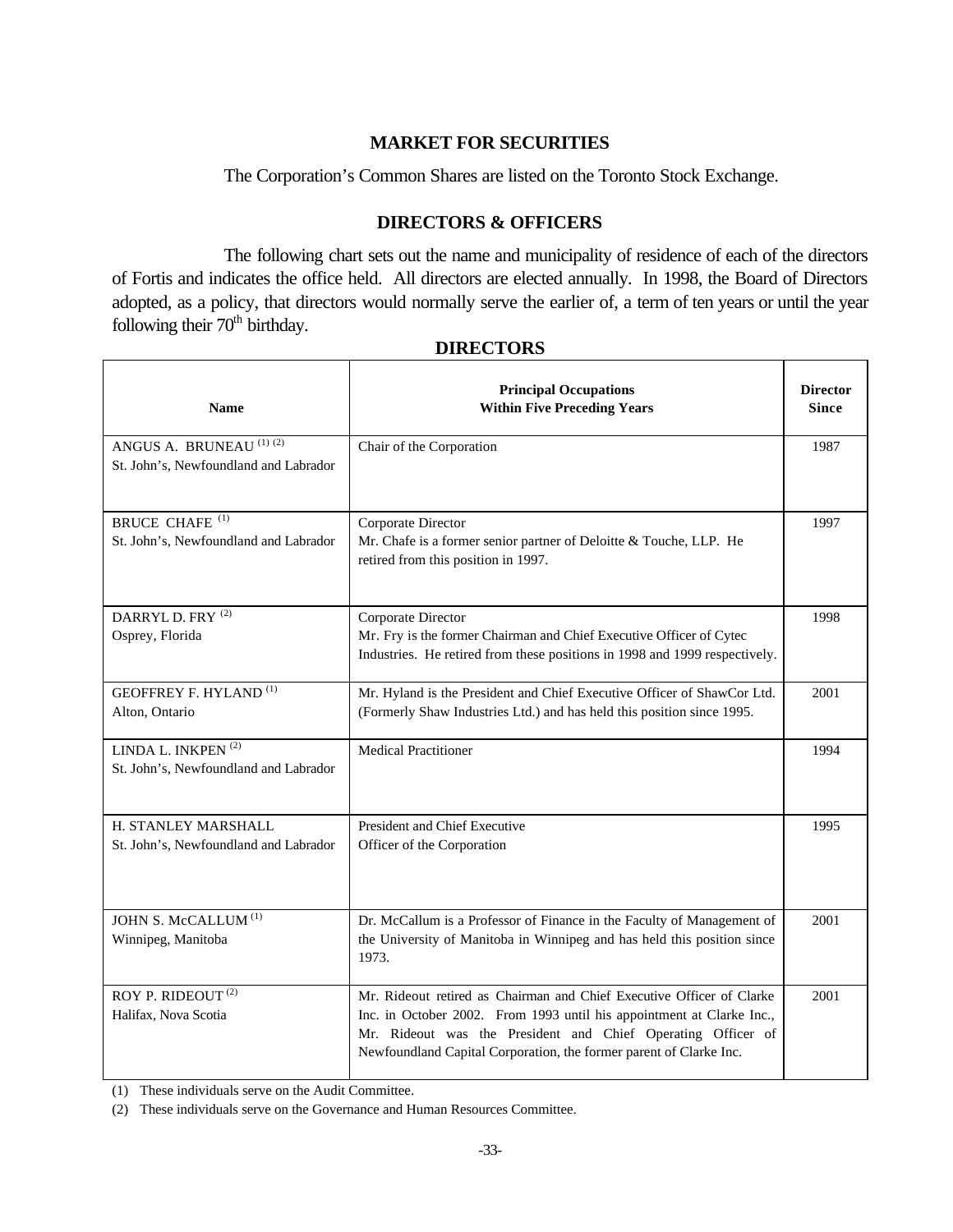The following chart sets out the name and municipality of residence of each of the officers of Fortis and indicates the office held.

| UFFICERS                                                      |                                                                    |
|---------------------------------------------------------------|--------------------------------------------------------------------|
| <b>Name and Municipality of Residence</b>                     | <b>Office</b>                                                      |
| H. Stanley Marshall, St. John's, Newfoundland and<br>Labrador | President and Chief Executive Officer <sup>(1)</sup>               |
| Karl W. Smith, St. John's, Newfoundland and<br>Labrador       | Vice President, Finance and Chief Financial Officer <sup>(2)</sup> |
| Ronald W. McCabe, St. John's, Newfoundland and<br>Labrador    | General Counsel and Corporate Secretary <sup>(3)</sup>             |
| Donna G. Hynes, St. John's, Newfoundland and<br>Labrador      | Assistant Secretary <sup>(4)</sup>                                 |

**OFFICERS**

- (1) Mr. Marshall was appointed President and Chief Operating Officer effective 1 October 1995. Effective May 1, 1996, Mr. Marshall became Chief Executive Officer.
- (2) Mr. Smith was appointed Vice President, Finance and Chief Financial Officer effective 13 August 1999. Prior to that time, Mr. Smith was Vice President, Finance and Chief Financial Officer of Newfoundland Power.
- (3) Mr. McCabe was appointed General Counsel and Corporate Secretary effective 1 January 1997.
- (4) Ms. Hynes was appointed Assistant Secretary effective 8 December 1999. She joined Fortis as Manager, Investor and Public Relations in October 1999 and prior to that time was employed by Newfoundland Power.

The directors and officers of Fortis, as a group, beneficially own, directly or indirectly, or exercise control or direction over 118,141 common shares, representing 0.68 per cent of the issued and outstanding Common Shares of Fortis. The Common Shares are the only voting securities of the Corporation.